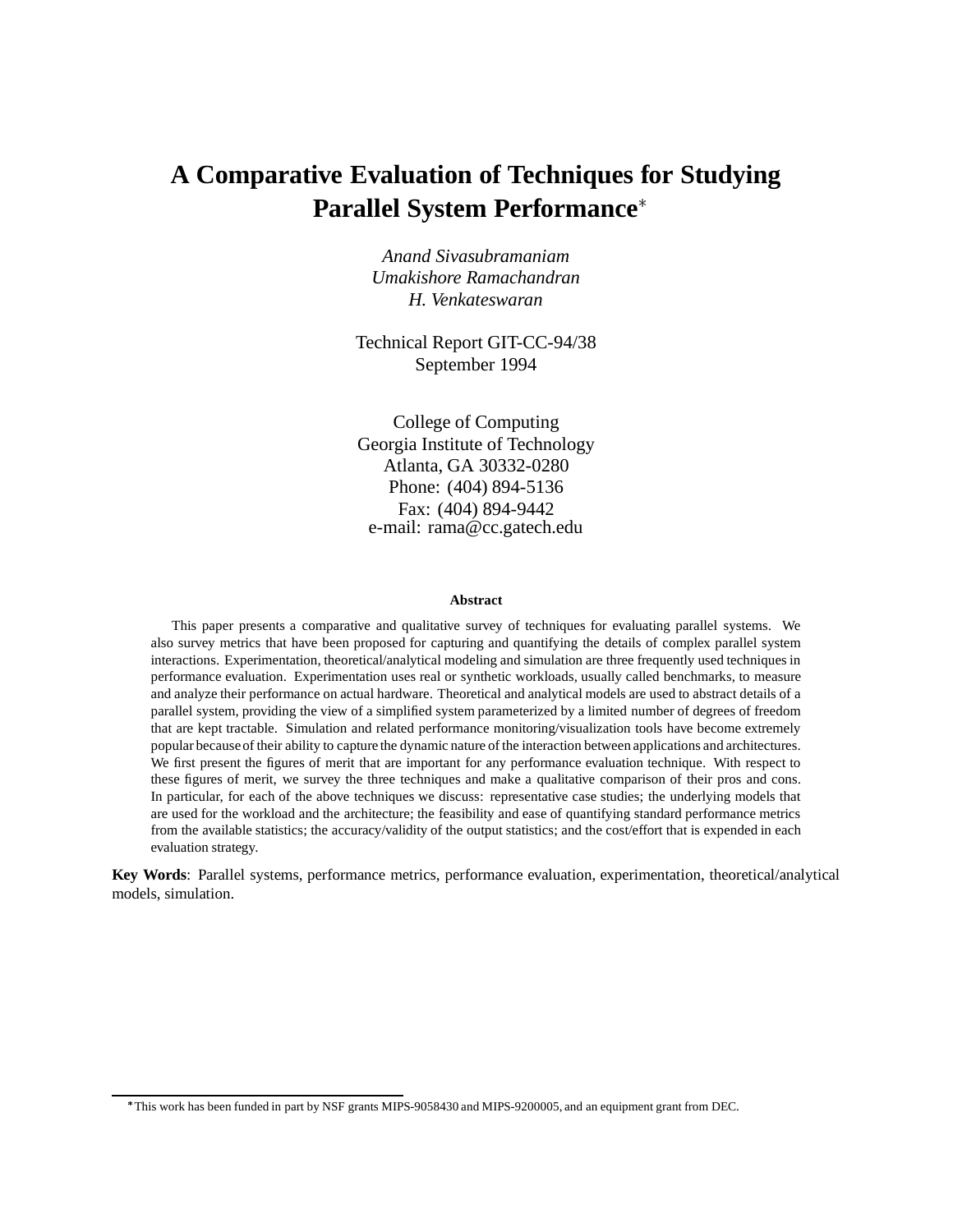# **1 Introduction**

Evaluating and analyzing the performance of a parallel application on an architecture is an important aspect of parallel systems<sup>1</sup> research. Such a performance study may be used to: select the best architecture platform for an application domain, select the best algorithm for solving the problem on a given hardware platform, predict the performance of an application on a larger configuration of an existing architecture, predict the performance of large application instances, identify application and architectural bottlenecks in a parallel system to suggest application restructuring and architectural enhancements, and glean insight on the interaction between an application and an architecture to predict the performance of other application-architecture pairs. But evaluating and analyzing parallel system performance is hard due to the complex interaction between application characteristics and architectural features. Performance evaluation techniques have to grapple with several more degrees of freedom exhibited by these systems relative to their sequential counterparts. In this paper, we conduct a comparative and qualitative survey of performance evaluation techniques, using figures of merit to bring out their pros and cons.

The performance of a parallel system can be quantified using a set of metrics. For an evaluation technique to be useful it should provide the necessary set of metrics needed for understanding the behavior of the system. Hence, to qualify any evaluation technique, we need to identify a desirable set of metrics and investigate the capabilities of the technique in providing these metrics. We present metrics that have been proposed for quantifying parallel system performance, discussing the amount of information provided by each towards a detailed understanding of the behavior of the system.

We review the techniques used in performance evaluation, namely, *experimentation*, *theoretical/analytical modeling* and *simulation*. Experimentation uses real or synthetic workloads, usually called benchmarks, to measure and analyze their performance on actual hardware. Theoretical and analytical models are used to abstract details of a parallel system, providing the view of a simplified system parameterized by a limited number of degrees of freedom that are kept tractable. Simulation is a useful modeling and monitoring technique that has become extremely popular because of its ability to capture the complex and dynamic nature of the interaction between applications and architecture in a non-intrusive manner. For each technique, we illustrate the methodology used with examples. We present some of the input models that each technique uses, and compare the techniques based on the output statistics, the accuracy of these statistics, and the cost/effort expended. We also briefly describe some of the tools that have been built embodying these techniques.

In Section 2, we identify several desirable metrics that have been proposed by researchers. Section 3 gives a framework that we use for comparing these techniques, identifying some figures of merit. In Sections 4, 5 and 6, we discuss the pros and cons of experimentation, theoretical/analytical modeling and simulation respectively, in terms of the above-mentioned figures of merit. We also identify some of the *tools* that have been developed using each technique to help evaluate parallel systems. Section 7 summarizes the results of our comparison and outlines an evaluation strategy that combines the merits of the three techniques while avoiding some of their drawbacks and Section 8 presents concluding remarks.

 $1$ The term, parallel system, is used to denote an application-architecture combination.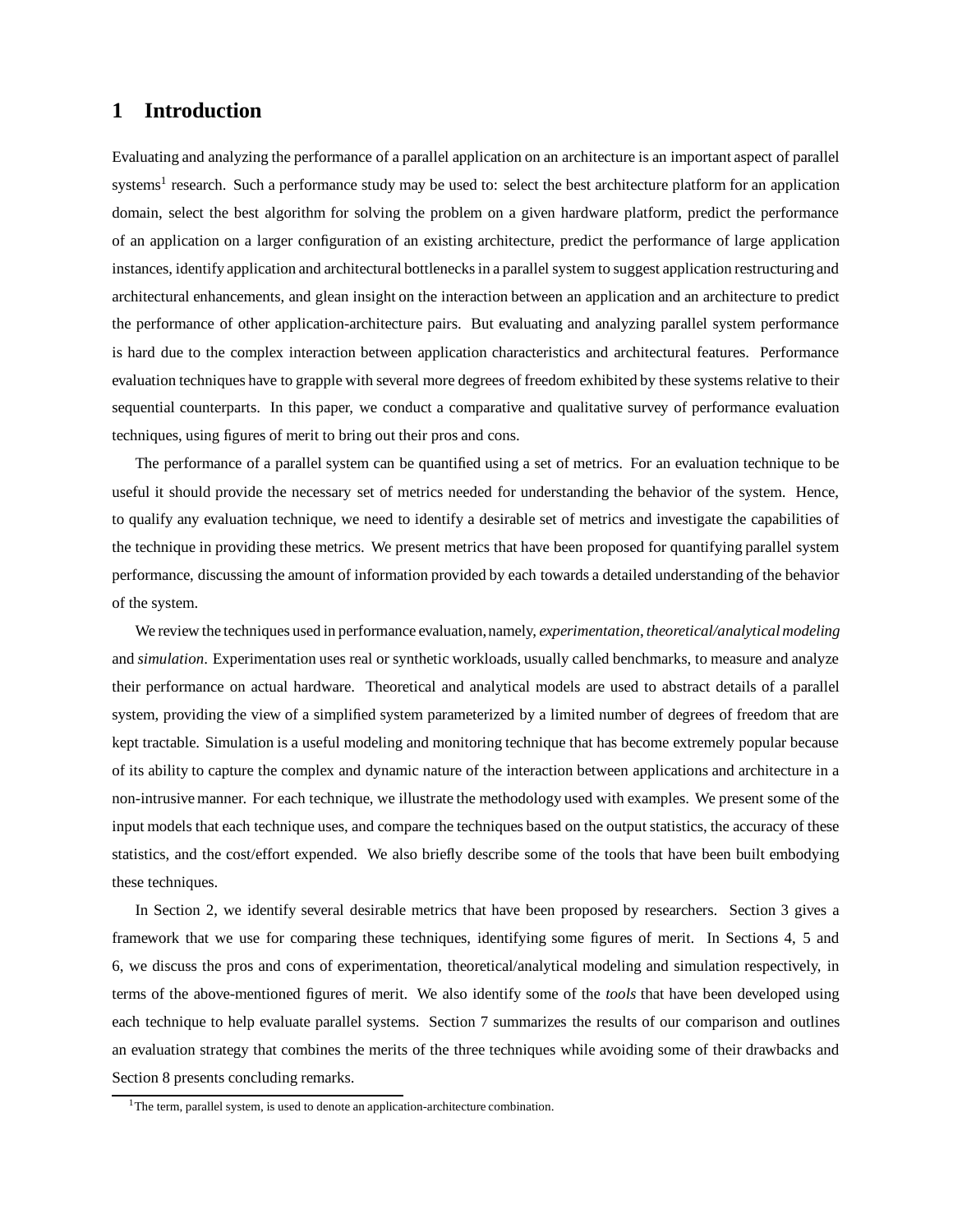# **2 Metrics**

In evaluating a system, we need to identify a set of performance metricsthat provide adequate informationto understand the behavior of the system. Metrics which capture the processor characteristics in terms of the clock speed (MHz), the instruction execution speed (MIPS), the floating point performance (MFLOPS), and the execution time for standard benchmarks (SPEC) have been widely used in modeling uniprocessor performance. A nice property of a uniprocessor system is that given the hardware specifications it is fairly straightforward to predict the performance for any application to be run on the system. However, in a parallel system the hardware specification (which quantifies the available compute power) may never be a true indicator of the performance delivered by the system. This is due to the growth of overheads in the parallel system either because of the application characteristics or certain architectural limitations. Metrics for parallel system performance evaluation should quantify this gap between available and delivered compute power. *Scalability* is a notion that is frequently used to express the disparity between the two, in terms of the match between an application and an architecture. Metrics proposed for scalability attempt to quantify this match. We summarize some of the proposed metrics in this section and also discuss the amount of information provided by each metric towards understanding the parallel system execution. The reader is referred to [33] for a detailed survey of different performance metrics for scalability.

*Speedup* is a widely used metric for quantifying improvements in parallel system performance as the number of processors is increased. *Speedup(p)* is defined as the ratio of the time taken by an application of fixed size to execute on one processor to the time taken for executing the same on p processors. Parallel computers promise the following enhancements over their sequential counterparts, each of which leads to a corresponding scaling strategy: 1) the number of processing elements is increased enabling a potential performance improvement for the same problem (*constant problem size scaling*); 2) other system resources like primary and secondary storage are also increased enhancing the capability to solve larger problems (*memory-constrained scaling*); 3) due to the larger number of processing elements, a much larger problem may be solved in the same time it takes to solve a smaller problem on a sequential machine (*time-constrained scaling*). Speedup captures only the constant problem size scaling strategy. It is well known that for a problem with a fixed size, the maximum possible speedup with increasing number of processors is limited by the serial fraction in the application [4]. But very often, parallel computers are used for solving larger problems and in many of these cases the sequential portion of the application may not increase appreciably regardless of the problem size [30] yielding a lower serial fraction for larger problems. In such cases, memory-constrained and time-constrained scaling strategies are more useful. Gustafson et al. [30] introduce a metric called *scaled-speedup* that tries to capture the memory-constrained scaling strategy. Scaled speedup is defined as the speedup curve obtained when the problem size is increased linearly with the number of processors. Sun and Gustafson [58] propose a metric called *sizeup* to capture the time-constrained scaling strategy. Sizeup is defined as the ratio of the size of the problem solved on the parallel machine to the size of the problem solved on the sequential machine for the same execution time.

When the execution time does not decrease linearly with the number of processors, speedup does not provide any additional information needed to find out if the deviation is due to bottlenecks in the application or in the machine. Similarly, when a parallel system exhibits non-ideal behavior in the memory-constrained or time-constrained scaling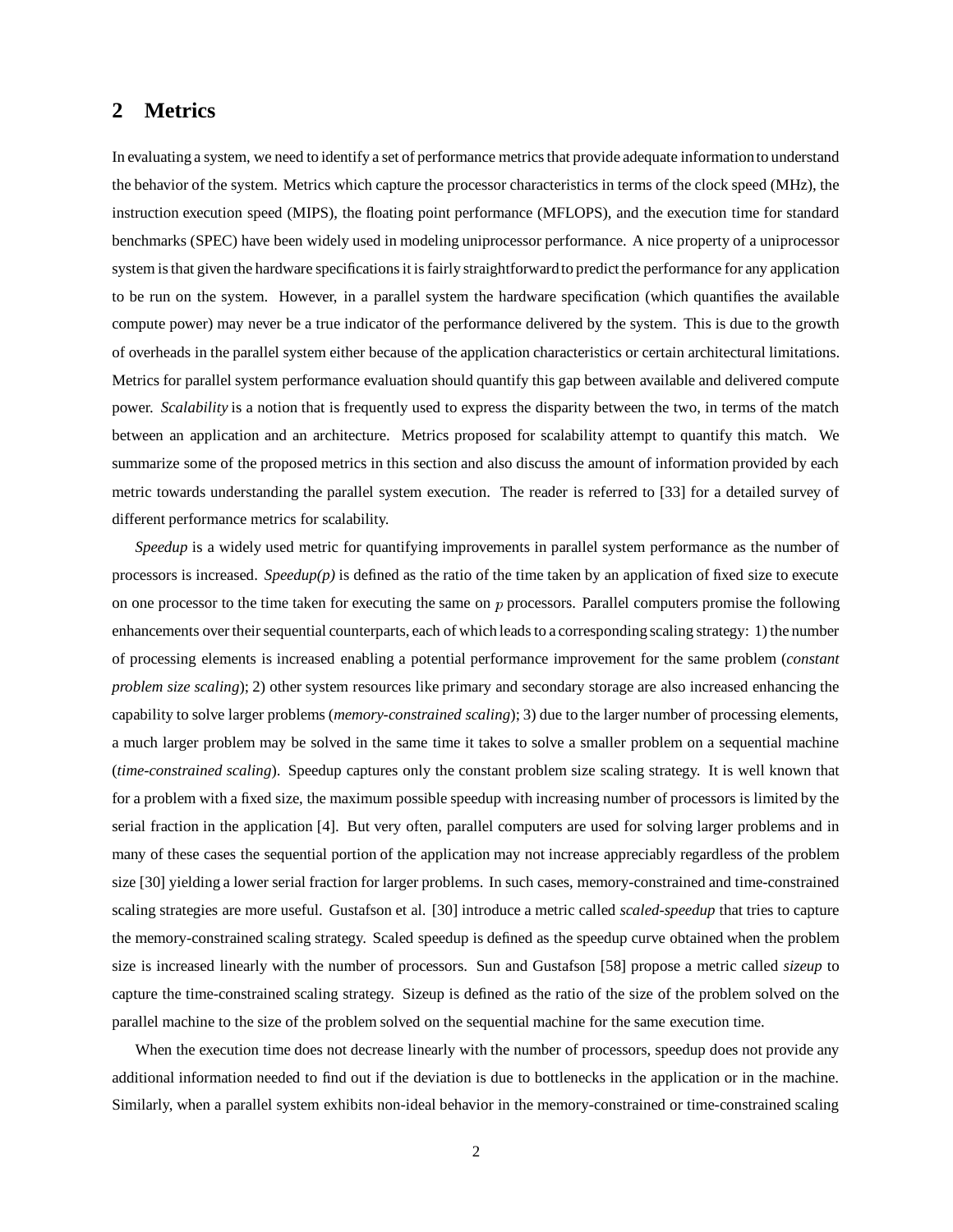strategies, scaled-speedup and sizeup fail to show whether the problemrests with the application and/or the architecture. Three other metrics [34, 32, 43] attempt to address this deficiency. *Isoefficiency function* [34] triesto capture the impact of problem sizes along the application dimension and the number of processors along the architectural dimension. For a problem with a fixed size, the processor utilization (efficiency) normally decreases with an increase in the number of processors. Similarly, if we scale up the problem size keeping the number of processors fixed, the efficiency usually increases. Isoefficiency function relates these two artifacts in typical parallel systems and is defined as the rate at which the problem size needs to grow with respect to the number of processors inorder to keep the efficiency constant. An isoefficiency whose growth is faster than linear suggests that overheads in the hardware are a limiting factor in the scalability of the system, while a growth that is linear or less is indicative of a more scalable hardware. Apart from providing a bound on achievable performance (Amdahl's law), the theoretical serial fraction of an application is not very useful in giving a realistic estimate of performance on actual hardware. Karp and Flatt [32] use an *experimentally determined serial fraction* f for a problem with a fixed size in evaluating parallel systems. f is computed by executing the application on the actual hardware and calculating the effective loss in speedup. On an ideal architecture with no overheads introduced by the hardware,  $f$  would be equal to the theoretical serial fraction of the application. Hardware deficiencies lead to a higher  $f$  and a constant  $f$  with increasing number of processors implies a scalable parallel system very often suggesting that there is no overhead introduced by the underlying hardware. Decreasing  $f$  is an indication of superlinear speedup that arises due to reasons such as memory size and randomness in application execution, as outlined in [31]. Nussbaum and Agarwal [43] quantify scalability as a ratio of the application's asymptotic speedup when run on the actual architecture to its corresponding asymptotic speedup when run on an EREW PRAM [26], for a given problem size. Application scalability is a measure of the inherent parallelism in the application and is expressed by its speedup on an architecture with an idealized communication structure such as a PRAM. Architectural scalability is defined as the relative performance between the ideal and real architectures. A larger ratio is an indication of better performance obtained in running the given application on the hardware platform.

Metrics used by [34, 32, 43] thus attempt to identify the cause (the application or the architecture) of the problem when the parallel system does not scale as expected. Once the problem is identified, it is essential to find the individual application and architectural artifacts that lead to these bottlenecks and to quantify their relative contribution towards limiting the overall scalability of the system. For instance, we would like to find the contribution of the serial portion in the application, the work-imbalance between the threads of control in the program, the overheads introduced by parallelization of the problem, towards limiting the scalability of the application. Similarly, it would be desirable to quantify the contribution from hardware components such as network latency, contention, and synchronization, and system software components such as scheduling and other runtime overheads. But it is difficult to glean this knowledge from the three metrics. Identifying, isolating and quantifying the different overheads in a parallel system that limit its scalability is crucial for improving the performance of the system by application restructuring and architectural enhancements. It can also help in choosing between alternate application implementations, selecting the best hardware platform, and the different other uses of a performance analysis study outlined earlier in section 1. Recognizing this importance, studies [57, 56, 16, 13] have attempted to separate and quantify parallel system overheads.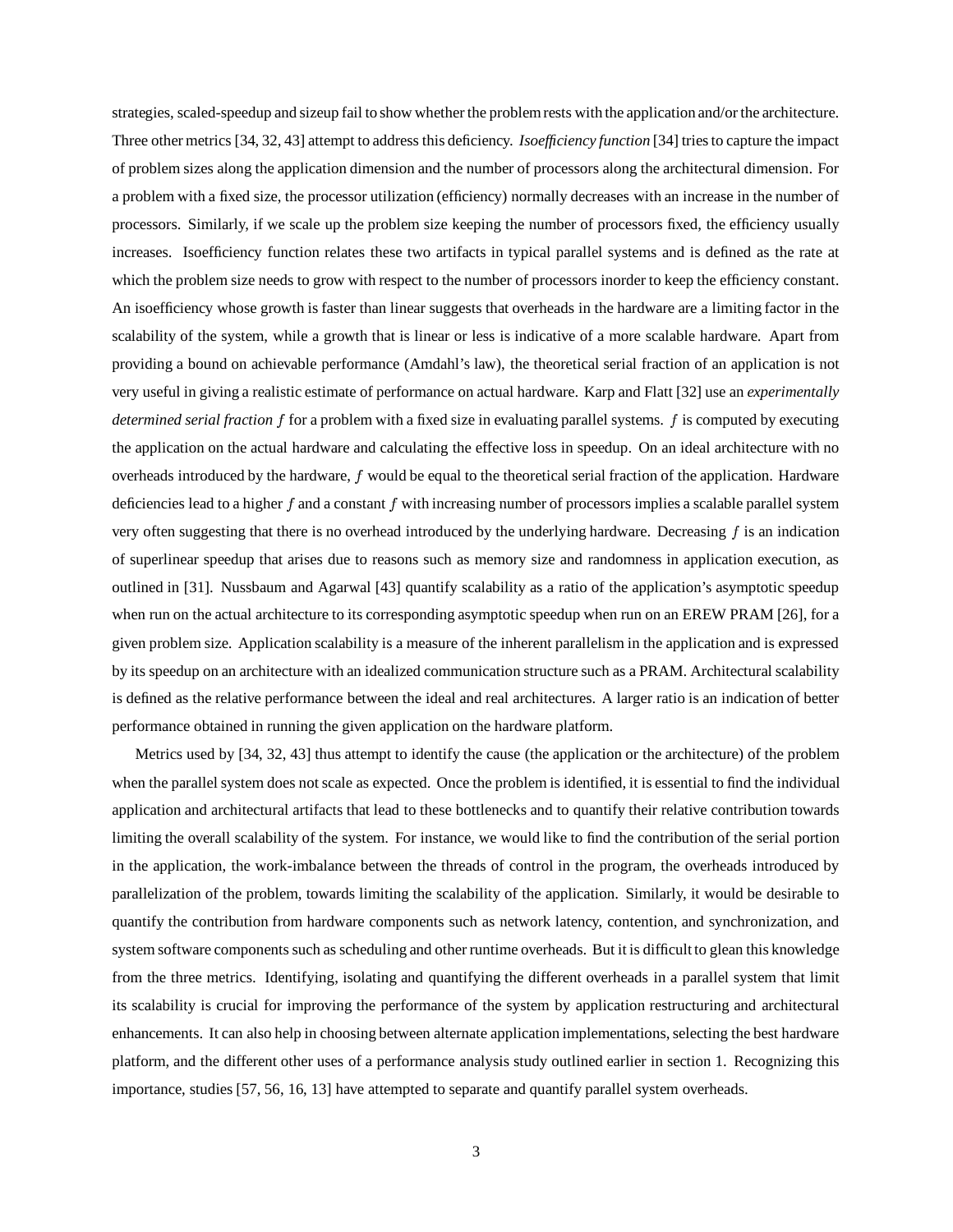

Figure 1: Overheads in a Parallel System

Ignoring effects of superlinearity, one would expect a speedup that increases linearly with the number of processors, as shown by the curve named "linear" in Figure 1. But overheads in the system would limit its scalability resulting in a speedup that grows much slower as shown by the curve labelled "actual" in Figure 1. The disparity between the "linear" and "actual" curves is due to growth of overheads in the parallel system. Parallel system overheads may be broadly classified into a purely algorithmic component (*algorithmic overhead*), a component arising from the interaction of the application with the system software (*software interaction overhead*), and a component arising from the interaction of the application with the hardware (*hardware interaction overhead*). Algorithmic overheads arise from the inherent serial part in the application, the work-imbalance between the executing threads of control, any redundant computation that may be performed, and additional work introduced by the parallelization. Software interaction overheads such as overheads for scheduling, message-passing, and software synchronization arise due to the interaction of the application with the system software. Hardware slowdown due to network latency (the transmission time for a message in the network), network contention (the amount of time spent in the network waiting for links to become free), synchronization and cache coherence actions, contribute to the hardware interaction overhead. To fully understand the scalability of the parallel system, it is important to isolate and quantify the impact of different parallel system overheads on the overall execution as shown in Figure 1. *Overhead functions* [56, 57] and *lost cycles* [16] are metrics that have been proposed to capture the growth of overheads in a parallel system. Both these metrics quantify the contribution of each overhead towards the overall execution time. The studies differ in the techniques used to quantify these metrics. Experimentation is used in [16] to quantify lost cycles, while simulation is used in [56, 57] to quantify overhead functions.

In addition to quantifying the overheads in a given parallel system, a performance evaluation technique should also be able to quantify the growth of overheads as a function of system parameters such as problem size, number of processors, processor clock speed, and network speed. This information can prove useful in predicting the scalability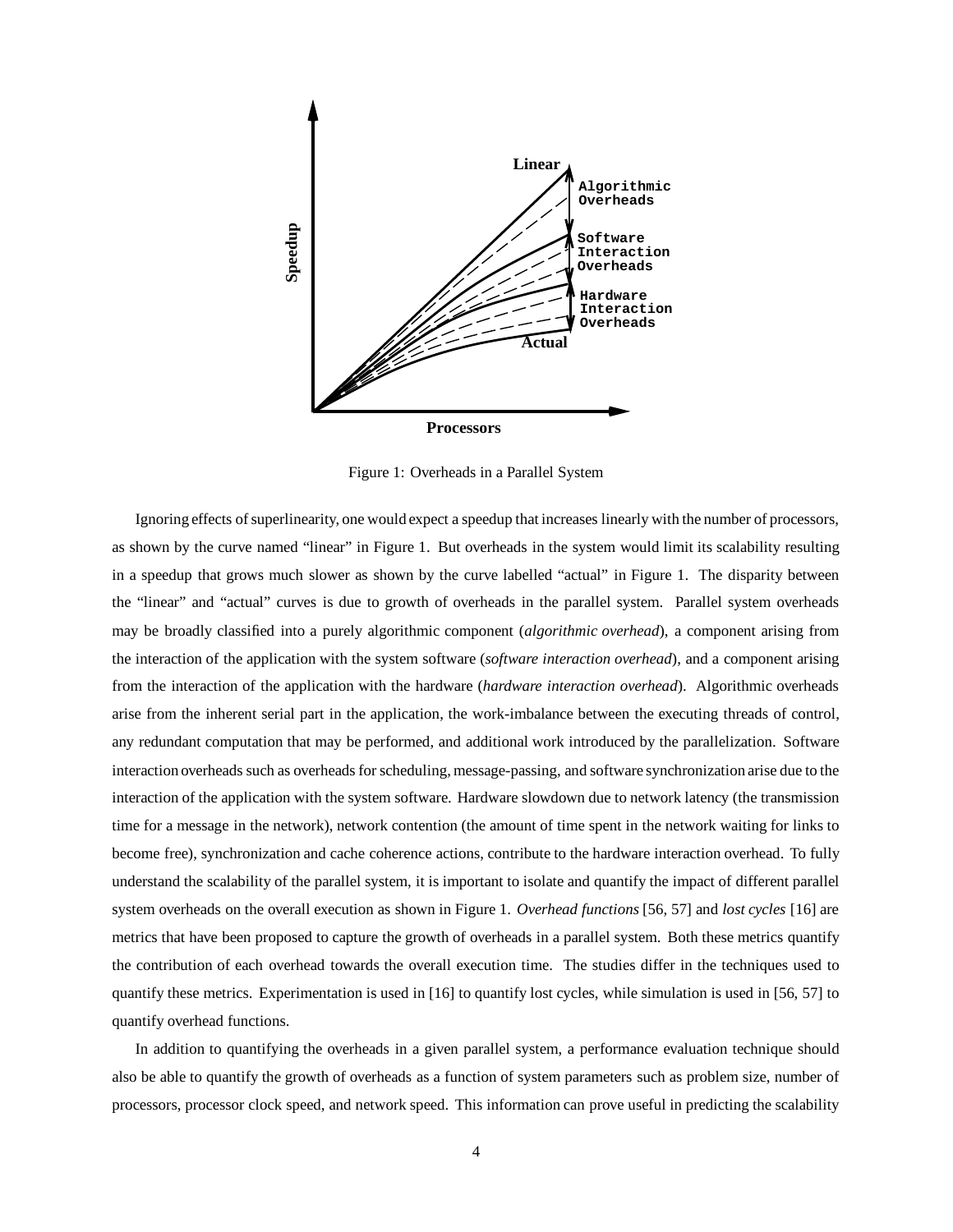of systems governed by a different set of parameters.

In this section, we presented a range of performance metrics, from simple metrics like speedup which provide scalar information about the performance of the system, to more complicated vector metrics like overhead functions that provide a wide range of statistics about the parallel system execution (see Table 1). The metrics that reveal only scalar information are much easier to calculate. In fact, the overall execution times of the parallelsystem parameterized by number of processors and problem sizes would suffice to calculate metrics like speedup, scaled speedup, sizeup, isoefficiency function and experimentally determined serial fraction. On the other hand, the measurement of overhead functions and lost cycles would need more sophisticated techniques that use a considerable amount of instrumentation.

| Metrics                                                                                                       | Merits                                                                                                                                                                                                      | <b>Drawbacks</b>                                                                                                                                                                       |
|---------------------------------------------------------------------------------------------------------------|-------------------------------------------------------------------------------------------------------------------------------------------------------------------------------------------------------------|----------------------------------------------------------------------------------------------------------------------------------------------------------------------------------------|
| Speedup,<br>Scaled<br>speedup,<br>Sizeup                                                                      | Useful for quantifying perfor-<br>mance improvements as a func-<br>tion of the number of processors<br>and problem sizes.                                                                                   | Do not identify or quantify bot-<br>tlenecks in the system, provid-<br>ing no additional information<br>when the system does not scale<br>as expected.                                 |
| Isoefficiency function, Experi-<br>mentally determined serial frac-<br>tion, Nussbaum and Agarwal's<br>metric | Attempt to identify if the appli-<br>cation or architecture is at fault<br>in limiting the scalability of the<br>system.                                                                                    | The information provided may<br>not be adequate to identify and<br>quantify the individual applica-<br>tion and architectural features<br>that limit the scalability of the<br>system. |
| Overhead functions, Lost cycles                                                                               | Identify and quantify all the ap-<br>plication and architectural over-<br>heads in a parallel system that<br>limit its scalability, providing a<br>detailed understanding of paral-<br>lel system behavior. | Quantification of these metrics<br>needs more sophisticated instru-<br>mentation techniques.                                                                                           |

Table 1: Performance Metrics

# **3 The Framework**

For each of the three techniques reviewed in this paper, we present an *overview*, illustrating its use with case-studies. Evaluation studies using these techniques may be broadly classified into two categories: those which study the performance of the system as a whole, and those which study the performance and scalability of specific system artifacts such as locality properties, synchronization primitives, interconnection networks, and scheduling strategies. We present examples from both categories.

Each evaluation technique uses an *input model* for abstracting the application and hardware characteristics in the parallel system being evaluated. For instance, the abstraction for the machine can vary from the actual hardware as is the case with experimentation, to a completely abstract model such as the PRAM [26]. Similarly, the application model can range from a completely synthetic workload to a full-fledged application. We present models used in the evaluation techniques and discuss the realism in these models in capturing the behavior of actual parallel systems.

The figures of merit used to compare the three techniques are as follows: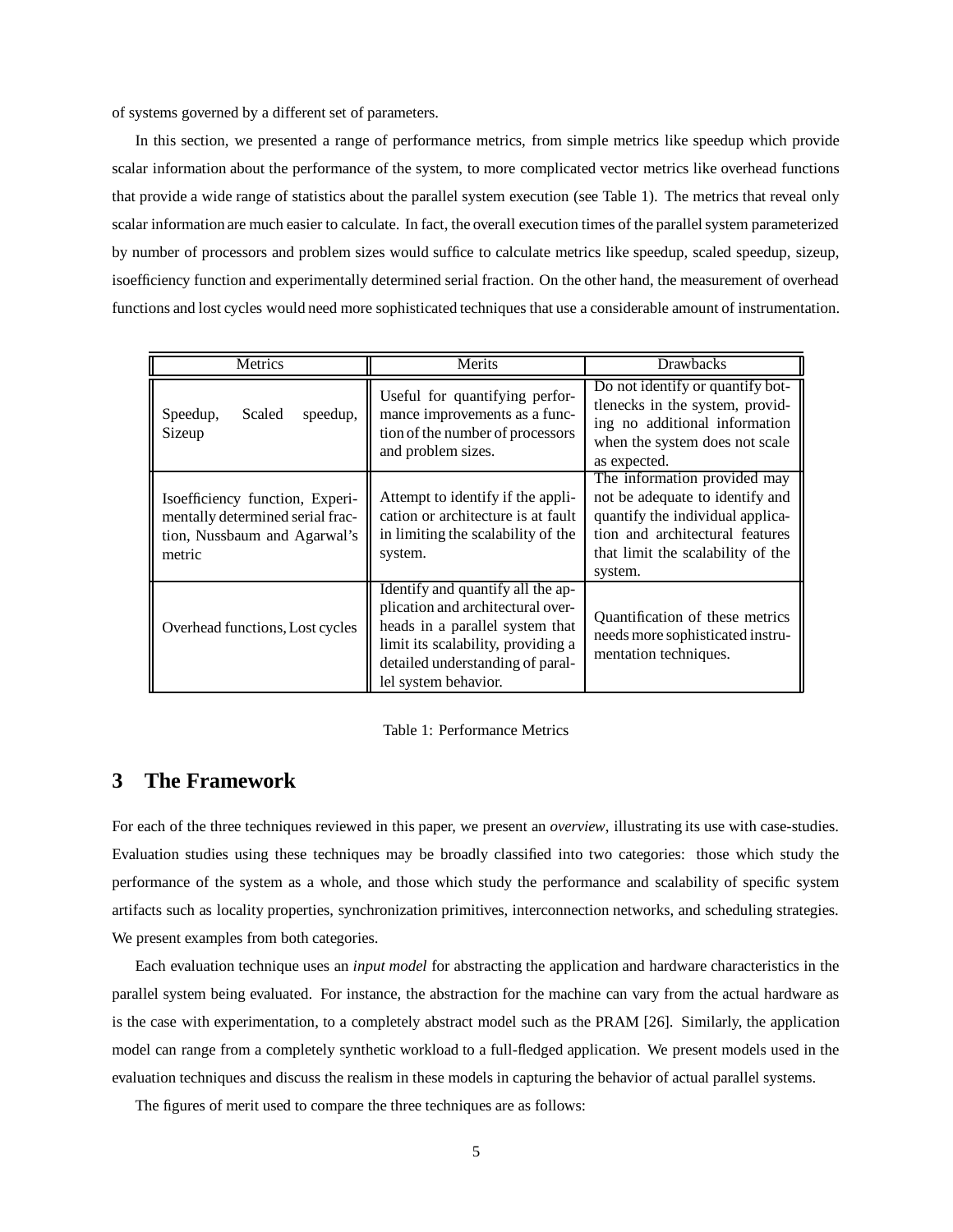*Statistics* examines the capabilities of the technique towards providing the desirable metrics identified in section 2. As we observed earlier, the overall execution time, which is provided by all three evaluation techniques, would suffice to calculate the scalar metrics. On the other hand, isolation of parallel system overheads may not be easily handled by a technique that is inherently limited by the amount of statistics it provides.

We also discuss the capability of the technique towards studying the impact of application parameters such as problem size, and hardware parameters such as number of processors, CPU clock speed, and network bandwidth, on system performance. We can vary these system parameters and re-conduct the evaluation to investigate their impact on the performance metric being studied. These results, coupled with knowledge about the application and hardware, can be used to develop analytical and regression models of system performance. Such models can identify bottlenecks in the system and help predict the scalability of parallel systems governed by a different set of parameters.

- *Accuracy* evaluates the validity and reliability of the results from the technique. Intrinsic and external factors determine the accuracy of an evaluation. To a large extent, the accuracy depends on intrinsic factors such as the closeness of the chosen input models to the actual system. The accuracy may also depend on external factors such as monitoring and instrumentation. Even the act of measurement may sometimes perturb the accuracy of the evaluation.
- We investigate the *cost* and effort expended in each evaluation strategy in terms of computer and human resources. We study the initial cost expended in developing the input models, and the subsequent cost for the actual evaluation. These two costs may also be used to address the capability of the technique towards handling modifications to the parallel system. A slight change of system parameters, which do not alter the input model, would demand only an evaluation cost. On the other hand, more drastic changes to the application and/or the hardware would also incur the cost of re-designing the input models.

# **4 Experimentation**

### **4.1 Overview**

The experimentation technique for evaluating parallel systems uses real or synthetic workloads and measures their performance on actual hardware. For instance, several studies[22, 11, 47, 49] experiment with the KSR-1 hardware for evaluating its computation, communication and scalability properties. The scalability of the KSR-1 is studied in [47] using applications drawn from the NAS benchmark suite [9]. Similarly, an experimental evaluation of the computation and communication capabilities of the CM-5 is conducted in [46]. Lenoski et al. [36] evaluate the scalability of the Stanford DASH multiprocessor prototype using a set of applications. These applications are implemented on the prototype hardware and their performance is studied using a hardware monitor to obtain statistics on processor usage, cache statistics and network traffic. The statistics are used to explain the deviation of application performance from ideal behavior. Such evaluations of machine performance using benchmarks may be used to compare different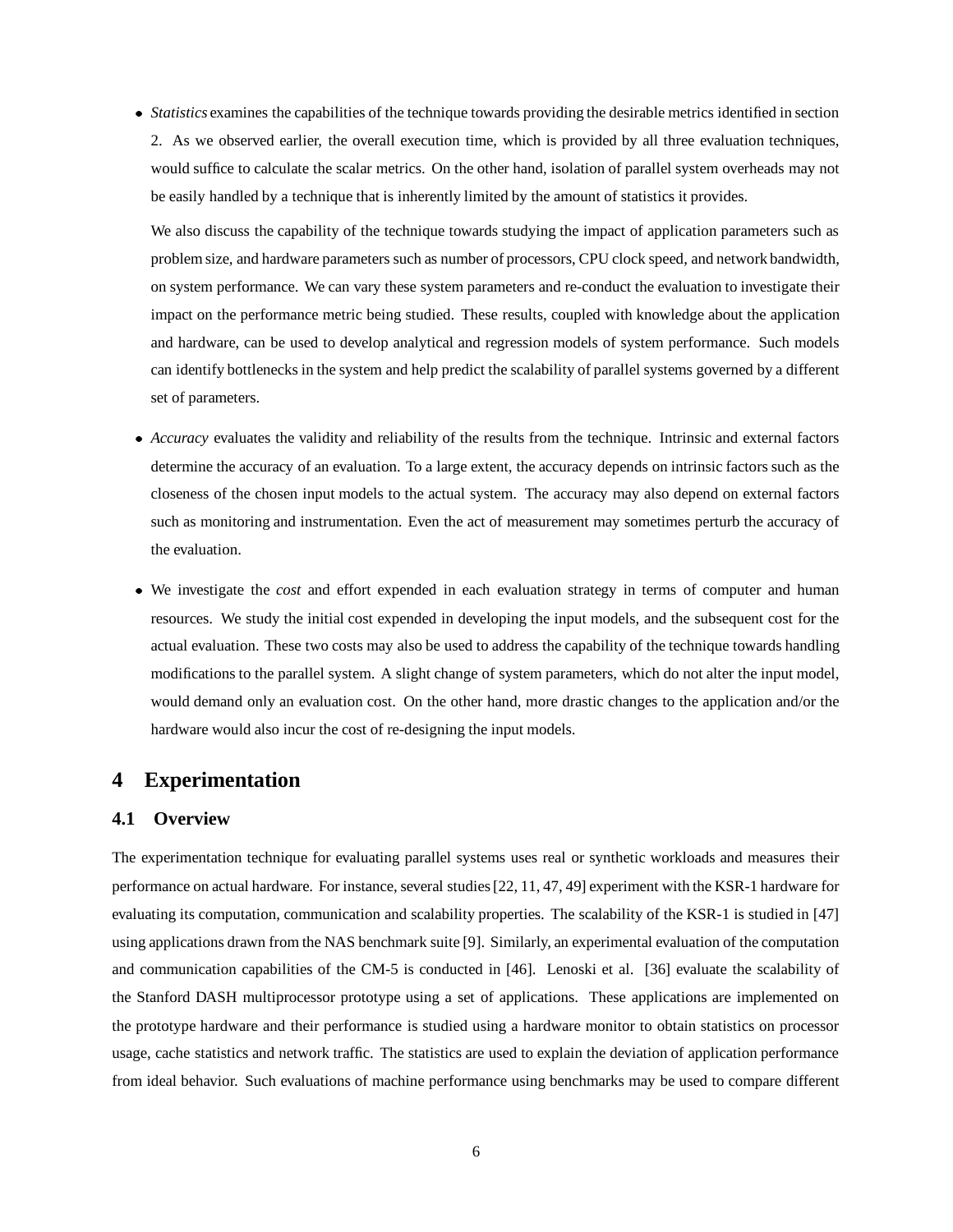hardware platforms. Singh et al. [52] thus use applications from the SPLASH benchmark suite [54] to compare the KSR-1 and DASH multiprocessors.

Experimentation has also been used to study the performance and scalability of specific system artifacts such as locality, synchronization, and interconnection network. The interconnection network and locality properties of the KSR-1 are studied in [22, 11, 49]. Lenoski et al. [36] study the performance and scalability of the cache, synchronization primitives and the interconnection network of DASH. They implement artificial workloads which exercise different synchronization alternatives and the prefetch capabilities of the DASH prototype, and measure their performance as a function of the number of processors. The scalability of hardware and software synchronization primitives on the Sequent Symmetry and BBN Butterfly hardware platforms is investigated in [41] and [5]. In these studies, each processor is subjected to a large number of synchronization operations to calculate the average overhead for a single operation. The growth of this overhead as a function of the number of processors is used as a measure of the scalability of the synchronization primitive.

### **4.2 Input Model**

Experimentation uses the actual hardware and the related system software to conduct the evaluation, making it the most realistic model from the architectural point of view. On the other hand, the workload model (often called benchmarks) used in evaluations can span a diverse spectrum of realism. The simplest benchmarks exercise and measure the performance of low-level hardware features. Workloads used in [22] and [46] which evaluate the low-level communication performance of the KSR-1 and CM-5 respectively, are examples of such benchmarks. The workload used in [46] evaluates the performance of the CM-5 network by inducing messages to traverse different levels of the fat-tree network under a variety of traffic conditions. Synthetic benchmarks that mimic the behavior of some applications have also been used for evaluating systems. Boyd et al. [11] propose a synthetic benchmark using sparse matrices that is expected to model the behavior of typical sparse matrix computations. Synthetic benchmarks called micro-kernels are used in [49] to evaluate the KSR-1. Varying parameters in these synthetic benchmarks is expected to capture typical workloads of real applications. Another common way of benchmarking and studying system artifacts is by experimenting with well-known parallel algorithms. Three such frequently used text book algorithms are used in [55] to evaluate the performance of two shared memory multiprocessors, and to study the impact of task granularity, data distribution and scheduling strategies on system performance.

Benchmarking using low-level measurements, and synthetic workloads has often been criticized due to the lack of realism in capturing the behavior of real applications. Since applications set the standards for computing, it is appropriate to use real-world applications for the performance evaluation of parallel machines, adhering to the RISC ideology in the evolution of sequential architectures. Application suites such as the Perfect Club [10], the NAS Parallel Benchmarks [9], and the SPLASH application suite [54] have been proposed for the evaluation of parallel machines. However, applications normally tend to contain large volumes of code that are not easily portable, and a level of detail that is not very familiar to someone outside that application domain. Hence, computer scientists have traditionally used abstractions that capture the interesting computation phases of applications for benchmarking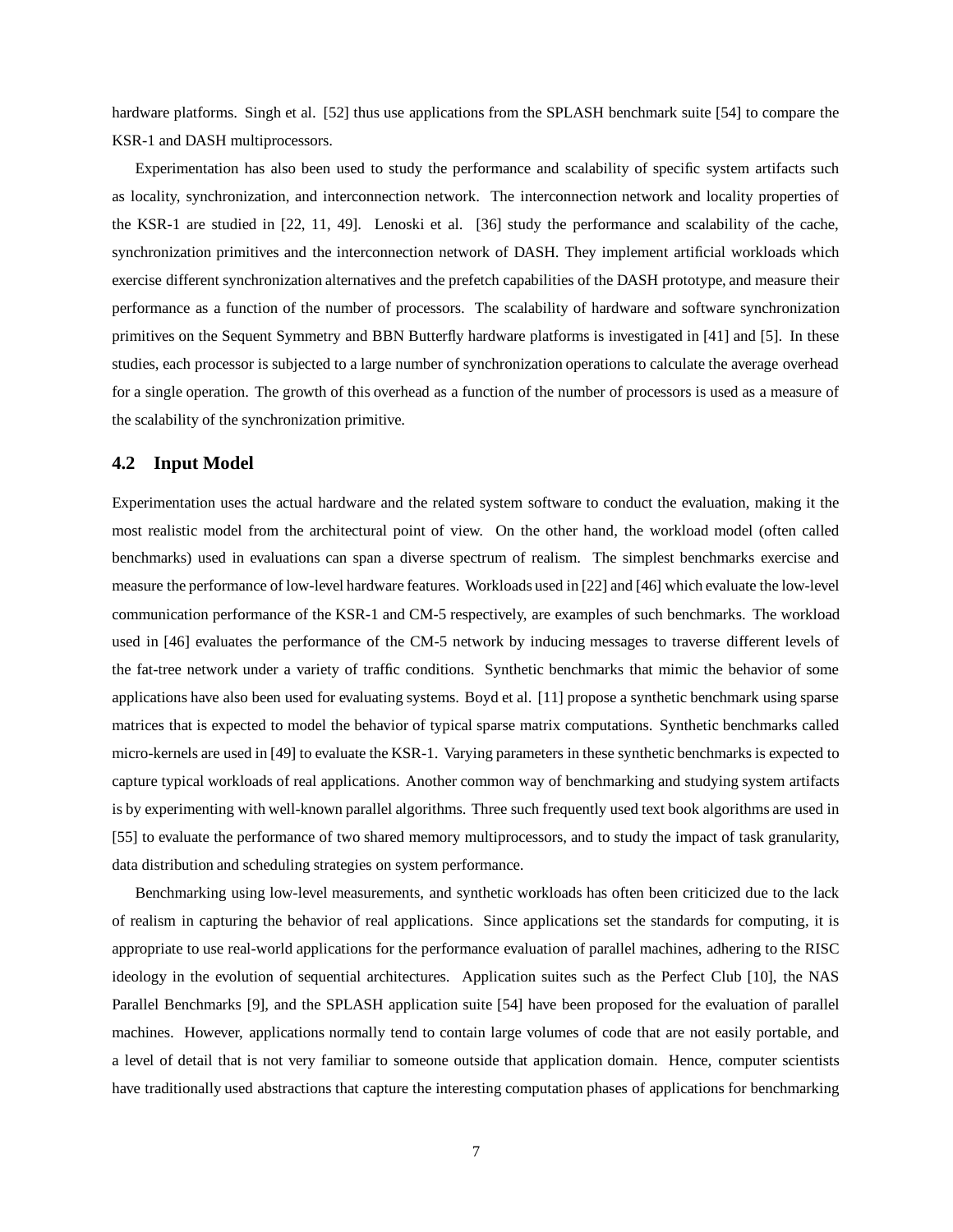their machines. Such abstractions of real applications which capture the main phases of the computation are called *kernels*. One can go even lower than kernels by abstracting the main *loops* in the computation (like the Lawrence Livermore loops [39]) and evaluating their performance. As one goes lower, the outcome of the evaluation becomes less realistic. Even though an application may be abstracted by the kernels inside it, the sum of the times spent in the underlying kernels may not necessarily yield the time taken by the application. There is usually a cost involved in moving from one kernel to another such as the data movements and rearrangements in an application that are not part of the kernels that it is comprised of. For instance, an efficient implementation of a kernel may need to have the input data organized in a certain fashion which may not necessarily be the format of the output from the preceding kernel in the application. Despite these drawbacks, kernels may still be used to give a reasonable estimate of application performance in circumstances where the cost of implementing and evaluating the entire application has to be minimized. However, there are no inherent drawbacks in the experimentation technique that preclude implementing the complete details of a real-world application. The technique thus benefits from the realism of the input model, both from the hardware and the application point of view, giving credibility to results drawn from the evaluation.

#### **4.3 Figures of Merit**

#### **4.3.1 Statistics**

Experimentation can give the overall execution time of the application on the specified hardware platform. Conducting the evaluation with different problem sizes and number of processors would thus suffice to calculate metrics such as speedup, scaled speedup, sizeup, isoefficiency, and experimentally determined serial fraction identified in section 2. But the overall execution time is not adequate to isolate and quantify parallel system overheads, and experimentation needs to provide additional information. Two ways of acquiring such information is by *instrumentation* and *hardware monitoring*. Instrumentation augments the application code or the system software to accumulate statistics about the program execution. This augmentation may be performed either by the application programmer by hand, or may be relegated to a pre-processor or even the compiler. Crovella and LeBlanc [16] identify such a tool called predicate profiler, which uses a run-time library to log events from the application code to find algorithmic overheads such as serial part and work-imbalance. A detailed analysis of the execution time would require a considerable amount of instrumentation of the application code. In some cases, such detailed instrumentation may itself become intrusive, yielding inaccurate results. Also, it is difficult to capture hardware artifacts such as network traffic and cache actions by a simple instrumentation of the application. Hardware monitoring tries to remedy the latter deficiency by using hardware support to accumulate these statistics. The hardware facilities on the KSR-1 for monitoring network traffic and cache actions are used in [16] to calculate hardware interaction overheads such as network latency and contention. But the hardware monitoring technique relies on support from the underlying hardware for accumulating statistics and such facilities may not be available uniformly across all hardware platforms. Further, hardware monitoring alone cannot give sufficient information about algorithmic and software interaction overheads. A combination of application instrumentation and hardware monitoring may be used to remedy some of these problems. But the strategy would still suffer from the intrusive nature of the instrumentation in interfering with both the algorithmic and hardware monitoring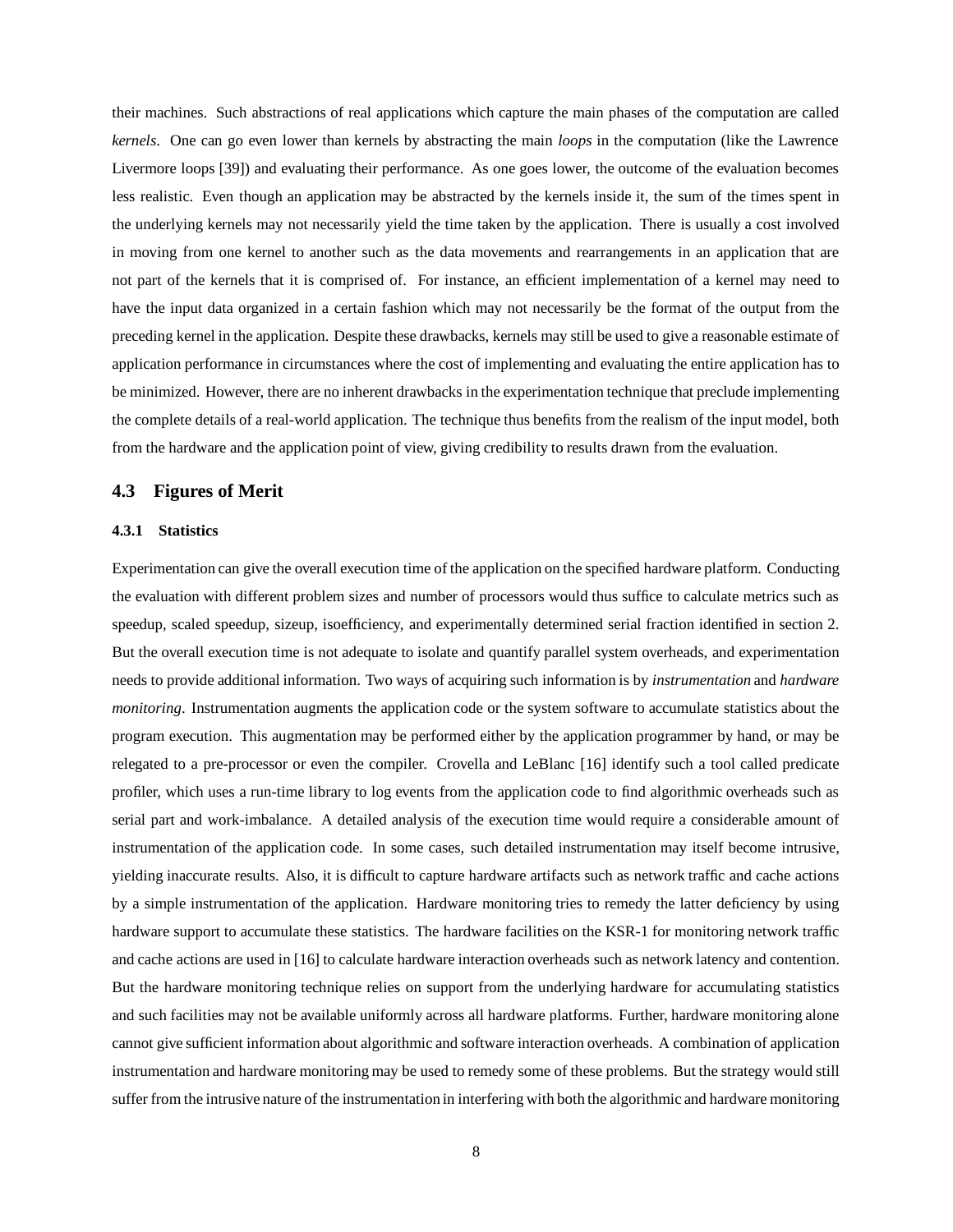mechanisms.

As we mentioned in section 3, we would like to vary application and hardware parameters and study their impact on system performance. Application parameters such as problem size, may be easily studied with little or no modifications to the application code, since most programs are likely to be written parameterized by these values. From the hardware point of view, the number of processors can be varied. Also, some machines provide flexibility in hardware capabilities, like the ability to vary the cache coherence protocol on the FLASH [35] multiprocessor. For such parameters, one may be able to vary the hardware capabilities and develop analytical or regression models for predicting their impact on performance. Crovella and LeBlanc [16] use such an approach to develop analytical models parameterized by the problem size and the number of processors for the lost cycles of FFT on the KSR-1. But several other features in the underlying hardware, such as the processing and network speed, are fixed, making it infeasible to study their impact on system scalability.

#### **4.3.2 Accuracy**

Experimentation can use real applications to conduct the evaluation on actual machines giving accurate results with respect to factorsintrinsic to the system. But, as we observed earlier, it may be necessary to augment the experimentation technique in order to obtain sufficient execution statistics. Such external instrumentation and monitoring intrusion can perturb the accuracy of results.

#### **4.3.3 Cost/Effort**

The cost in developing the input model for experimentation is the effort expended in developing algorithms for the given application, arriving at a suitable implementation which is optimized for the given hardware, and debugging the resulting code. This cost is directly dependent on the complexity of the application and would be incurred in any case since the application would ultimately need to be implemented for the given hardware. Further, this cost can be amortized in conducting the evaluations over a range of hardware platforms and a range of application parameters with little modifications to the application code. The cost for conducting the actual evaluation is the execution time of the given application, which may be considered reasonable since the execution is on the native parallel hardware.

Modifications to the application and hardware can thus be accommodated by the experimentation technique at a modest cost. Modifications to the application would involve recompiling the application and re-conducting the evaluation. When the underlying hardware is changed, re-compilation and re-evaluation would normally suffice. A drastic change in the hardware may sometimes lead to a change in the application code for performance reasons, or may even change the programming paradigm used. But such cases are expected to be rare given that parallel machine abstractions are rapidly converging from the user's viewpoint.

#### **4.4 Tools**

Tools which use experimentation for performance debugging of parallel programs rely on the above-mentioned instrumentation and hardware monitoring techniques for giving additional information about parallel system execution.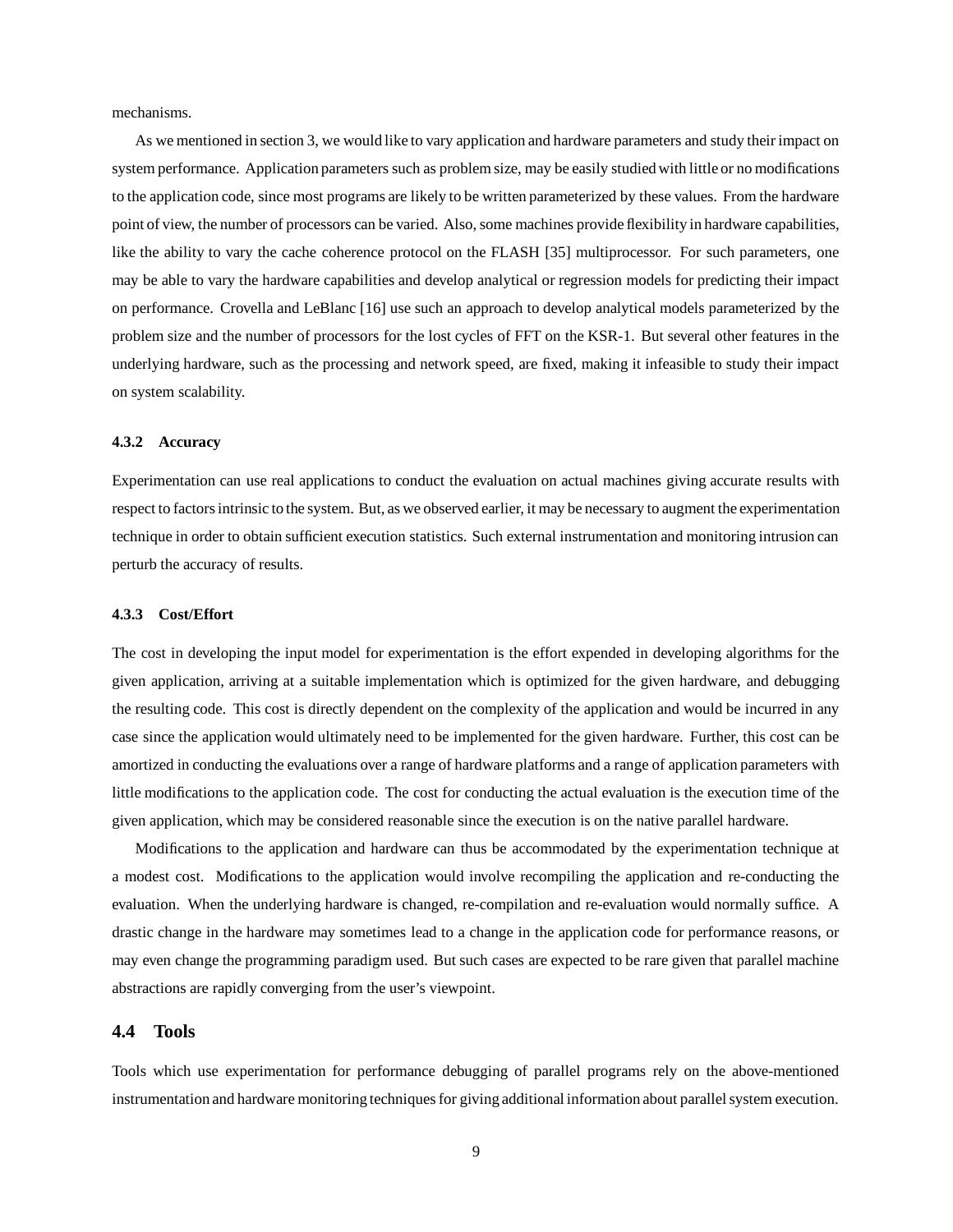Quartz [6] uses instrumentation to give a profile of the time spent in different sections of the parallel program similar to the Unix utility called 'gprof' which is frequently used in performance debugging of sequential programs. Quartz provides a metric called *normalized execution time* which is defined as the total processor time spent in each section of code divided by the number of processors that are concurrently busy when that section of code is being executed. Such a tool can help in identifying bottlenecks in sections of code, but it is difficult to understand the reason for such bottlenecks without the separation of the different parallel system overheads. Mtool [28] is another utility which uses instrumentation to give additional information about the execution. In the first step, Mtool instruments the basic blocks in the program and creates a performance profile. From this profile, it identifies important regions in the code to instrument further with performance probes. The resulting code is re-executed to accumulate statistics such as the time spent by a processor performing work (compute time), the time a processor is stalled waiting for data (memory overhead), the time spent waiting at synchronization events (synchronization overhead), and the time spent in performing work not present in the sequential code (additional work due to parallelization). IPS-2 [42] also uses instrumentation to analyze parallel program performance. It differs from Quartz and Mtool in that it generates a trace of events during application execution, and then analyzes the trace to present useful information to the user. Apart from giving information like those provided by Mtool, the traces can also help determine dynamic interprocessor dependencies. On the other hand, the generation of traces tends to increase the intrusiveness of instrumentation apart from generating large trace files.

Instrumentation can help in identifying and quantifying algorithmic overheads, but it is difficult to quantify the hardware interaction overheads using this technique alone. Hardware monitoring can supplement instrumentation to remedy this problem. Burkhart and Millen [13] identify a set of hardware and system software monitoring tools that help them quantify several sources of parallel system overheads on the  $M<sup>3</sup>$  multiprocessor system. Software agents called the 'trap monitor' and the 'mailbox monitor' are used to quantify algorithmic and synchronization overheads. The 'bus count monitor', a hardware agent, is used to analyze overheads due to the network. Crovella and LeBlanc [16] use a Lost Cycle Analyzer (LCA) to quantify parallel system overheads on the KSR-1. LCA uses instrumentation to track performance loss resulting from algorithmic factors such as work-imbalance and serial parts in the program. Appropriate calls to library functions are inserted in the application code to accumulate these statistics. LCA also uses the KSR-1 network monitoring support, which can give the total time taken by each message, to calculate performance loss in terms of the network latency and contention components.

The above tools are general purpose since they may be used to study any application on the given hardware platform. Tools that are tailored to specific application domains have also been developed. For instance, SHMAP [21] has been developed to aid in the design and understanding of matrix problems. Like IPS-2, it generates traces from instrumented FORTRAN programs which are subsequently animated. While such a tool may not identify and quantify all sources of overheads in the system, it can help in studying the memory access pattern of matrix applicationstowards understanding its behavior with different memory hierarchies and caching strategies.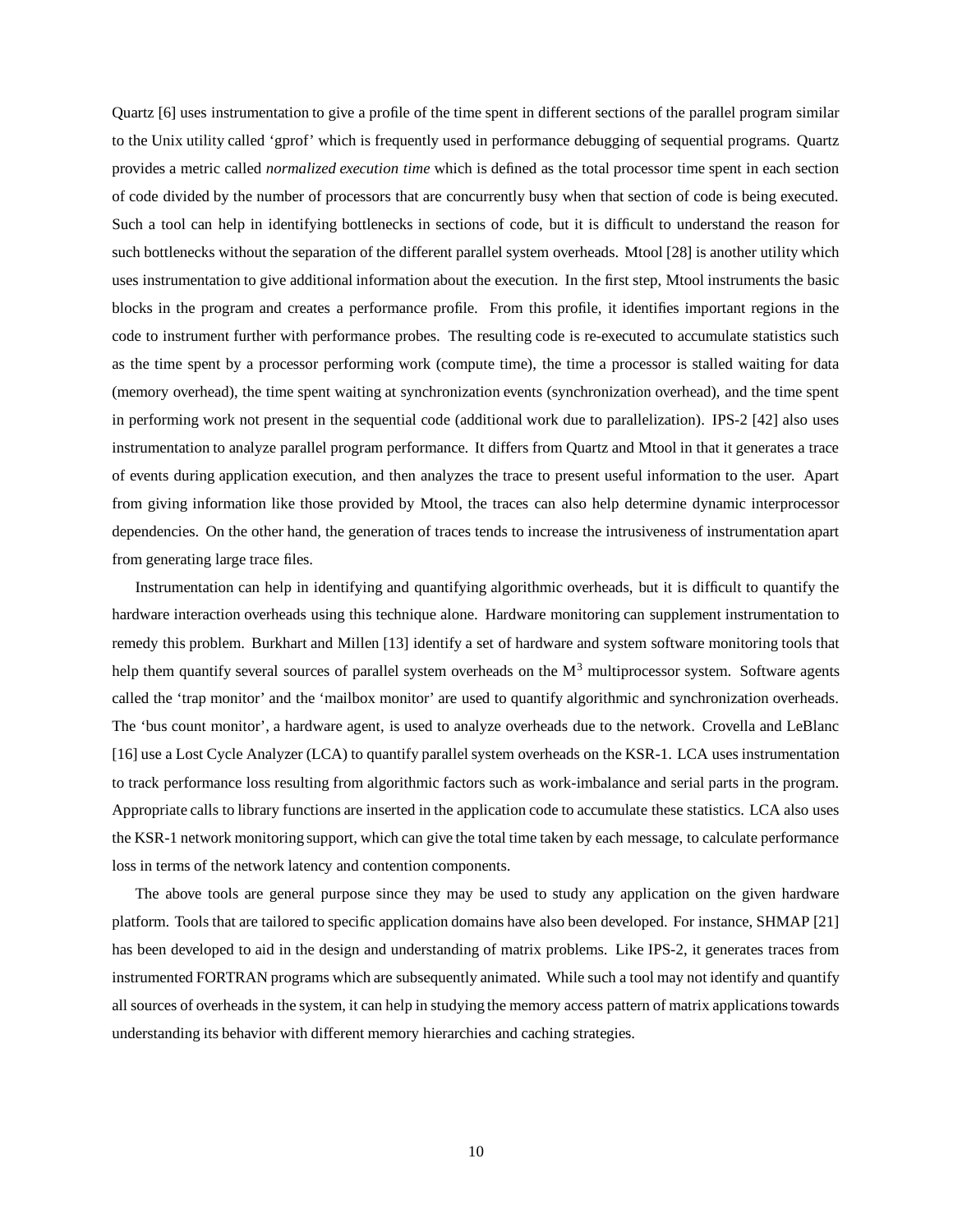# **5 Theoretical/Analytical Models**

## **5.1 Overview**

As we observed early in this paper, performance evaluation of parallel systems is hard owing to the several degrees of freedom that they exhibit. Analytical and theoretical models try to abstract details of a system, in order to limit these degrees of freedom to a tractable level. Such abstractions have been used for developing parallel algorithms and for performance analysis of parallel systems.

Abstracting machine features by theoretical models like the PRAM [26] has facilitated algorithm development and analysis. These models try to hide hardware details from the programmer, providing a simplified view of the machine. The utility of such models towards developing efficient algorithms for actual machines, depends on the closeness of the model to the actual machine. Several machine models [2, 3, 27, 14, 59, 17] have been proposed over the years to bridge the gap between the theoretical abstractions and the hardware. But, a complex model that incorporates all the hardware details would no longer limit the degrees of freedom to a tractable level, precluding its ease of use for algorithm development and analysis. Hence, research has focussed on developing simple models that incorporate a minimal set of parameters which are important from a performance point of view. The execution time of applications is expressed as a function of these parameters.

While theoretical models attempt to simplify hardware details, analytical models abstract both the hardware and application details in a parallel system. Analytical models capture complex system features by simple mathematical formulae, parameterized by a limited number of degrees of freedom that are tractable. Such models have found more use in performance analysis than in algorithm development where theoretical models are more widely used. As with experimentation, analytical models have been used to evaluate overall system performance as well as the performance of specific system artifacts. Vrsalovic et al. [62] develop an analytical model for predicting the performance of iterative algorithms on a simple multiprocessor abstraction, and study the impact of the speed of processors, memory, and network on overall performance. Similarly, [37] studies the performance of synchronous parallel algorithms with regular structures. The restriction to regular iterative and synchronous behavior of the application in these studies helps reduce the degrees of freedom in the parallel system for tractability. Analytical models have also helped study the performance and scalability of specific system artifacts such as interconnection network [18, 1], caches [45, 44], scheduling [50] and synchronization [64].

### **5.2 Input Model**

Several theoretical models have been proposed in literature to abstract parallel machine artifacts. The PRAM [26] has been an extremely popular vehicle for algorithm development. A PRAM consists of a set of identical sequential processors, all of which operate synchronously and can each access a globally shared memory at unit cost. Models that have been proposed as alternatives to the PRAM, try to accommodate limitations in the physical realization of communication and synchronization between the processors. Aggarwal et al. [2] propose a model called the BPRAM (Bulk Parallel Random Access Machine) that associates a latency overhead for accesses to shared memory. The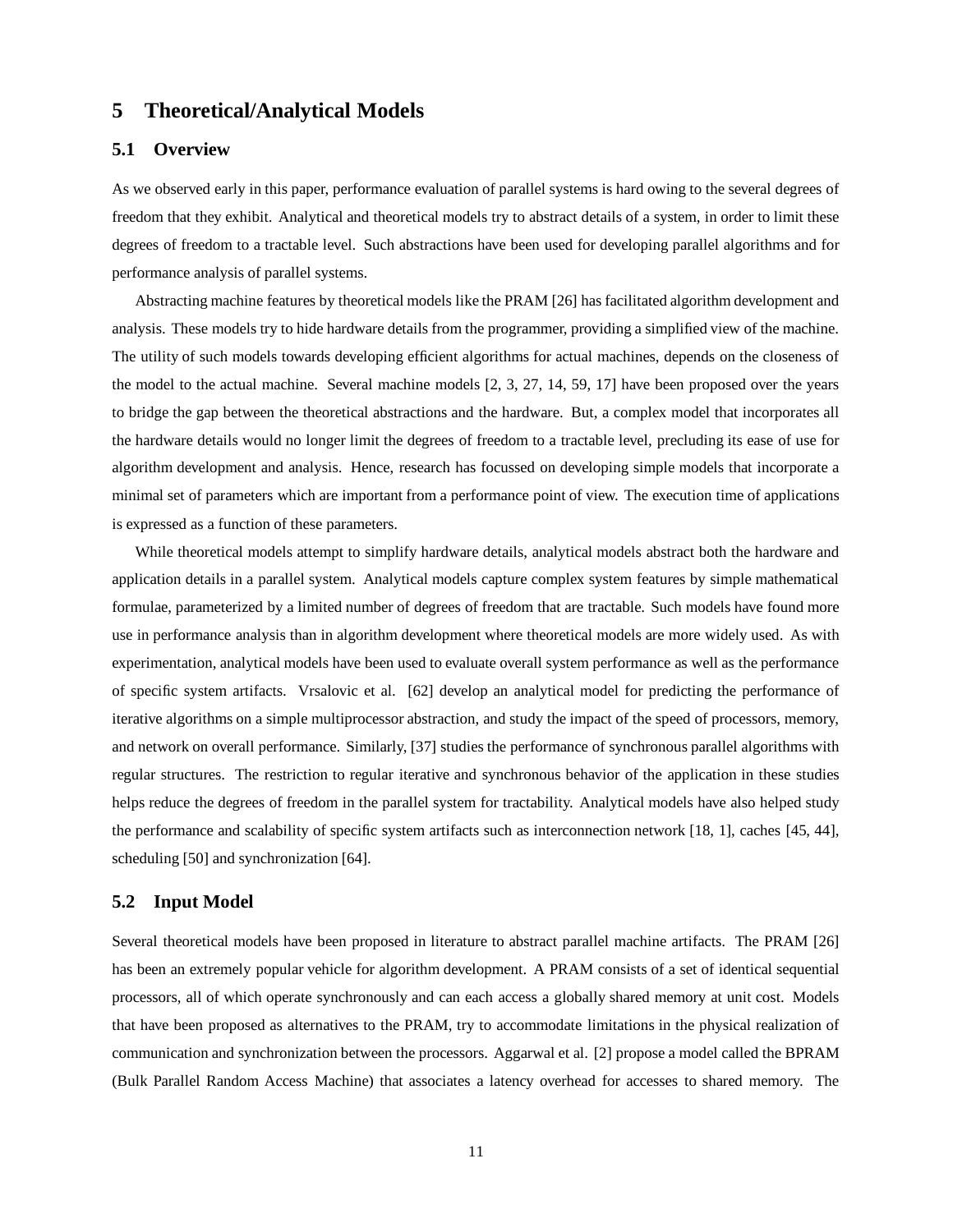model incorporates a latency to access the first word from shared memory and a transfer rate to access subsequent words. Mehlhorn et al. [3] use a model called the Module Parallel Computer (MPC) which incorporates contention for simultaneous accesses by different processors to the same memory module. The implicit synchronization assumption in PRAMs is removed in [27] and [14]. In their models, the processors execute asynchronously, with explicit synchronization steps to enforce synchrony when needed. Valiant [59] introduces the *Bulk-Synchronous Parallel (BSP)* model which has: a number of components, each performing processing and/or memory functions; a router that delivers point to point messages between components; and a facility for synchronizing all or a subset of the components at regular intervals. A computation consists of a sequence of supersteps separated by synchronization points. In a superstep, each component executes a combination of local computations and message exchanges. By restricting the number of messages exchanged in a superstep, a processor may not exceed the bandwidth of the network allocated to it, thus ensuring that the messages do not encounter any contention in the network. Culler et al. [17] propose a more realistic model called LogP that is parameterized by: the latency  $L$  which is the maximum time spent in the network by a message from a source to any destination; the overhead  $\sigma$  incurred by a processor in the transmission/reception of a message; the communication gap  $g$  between consecutive message transmissions/receptions from/to a given processor; and the number of processors  $P$ . In this model, network contention is avoided by ensuring that a processor does not exceed the per-processor bandwidth allocated to it (by maintaining a gap of at least  $g$  between consecutive transmissions/receptions). Efficient algorithms have been designed for such theoretical models, and the execution time of the algorithm is expressed as a function of the parameters in the model.

Analytical models abstract both the hardware and application details of parallelsystems. The behavior of the system artifacts being studied is captured by a few simple parameters. For instance, Agarwal [1] models the interconnection network by the network cycle time, the wire delay, the channel width, the dimensionality and radix of the network. Sometimes the hardware details are simplified in order to keep the model tractable. For example, under the assumption that there is minimal data inconsistency arising during the execution of an application, some studies [45] ignore cache coherence traffic in analyzing multiprocessor caches. Analytical models also make simplifying assumptions about the workload. Models developed in [62] are applicable only to regular iterative algorithms with regular communication structures and no data dependent executions. Madala and Sinclair [37] confine their studies to synchronous parallel algorithms. The behavior of these simplified workloads is usually modeled by well-known probability distributions and specifiable parameters. The interconnection network model developed in [1] captures application behavior by the probability of message generation by a processor in any particular cycle, and a locality parameter for estimating the number of hops traversed by this message. Analytical models combine the workload and hardware parameters by mathematical functions to capture the behavior of either specific system artifacts or the performance of the system as a whole.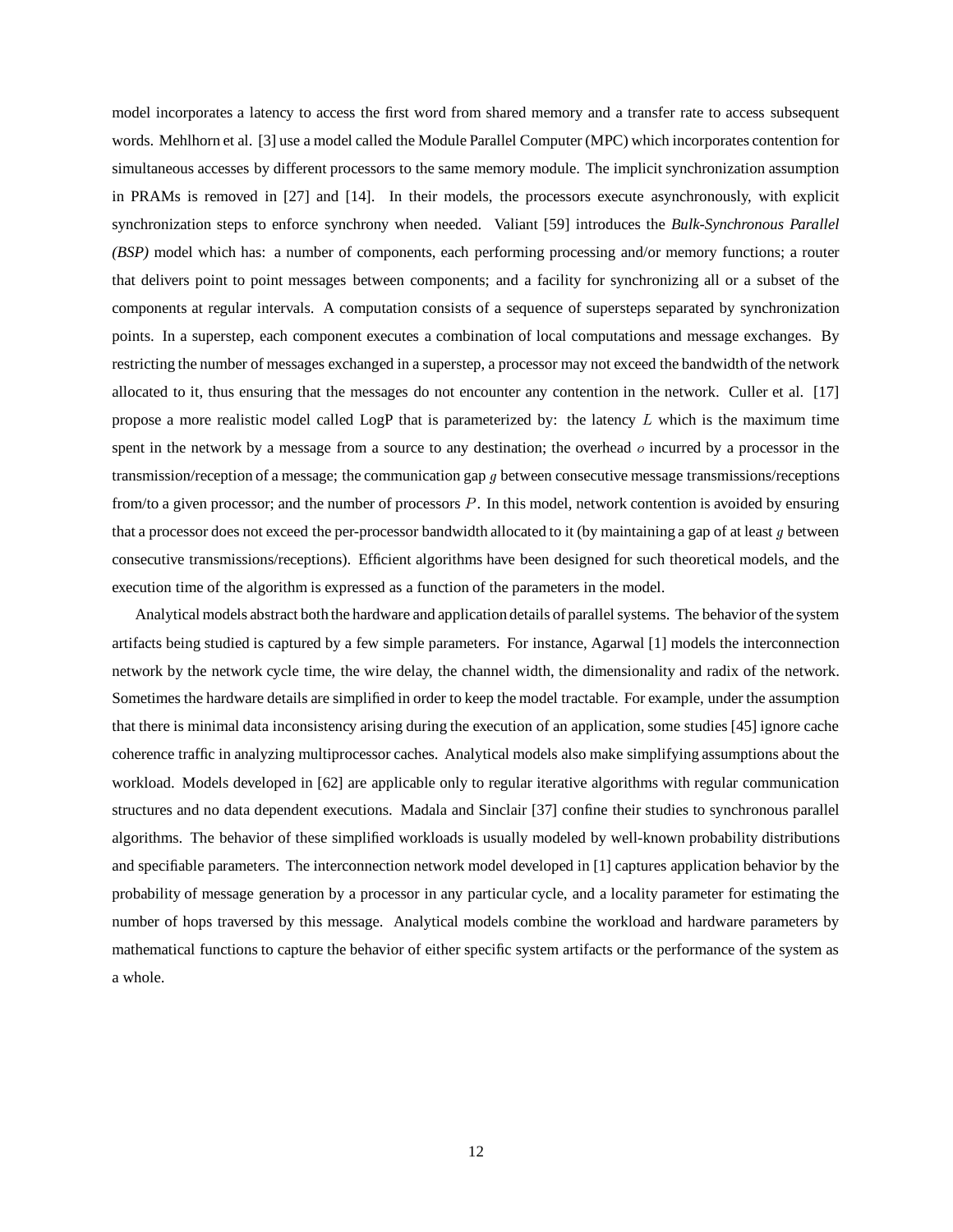### **5.3 Figures of Merit**

#### **5.3.1 Statistics**

Theoretical and analytical models can directly present statistics for system overheads that are modeled. The values for the hardware and the workload parameters can be plugged into the model corresponding to the system overhead being studied. With models available for each system overhead, we can predict the overall execution time and calculate all metrics outlined in section 2. The drawback is that each system overhead needs to be modeled or ignored in calculating the execution time.

Since the metric being studied is expressed as a function of all the relevant system parameters, this technique can be very useful when accurate mathematical models can be developed to capture the interaction between the application and the architecture.

#### **5.3.2 Accuracy**

Both theoretical and analytical models are useful in predicting system performance and scalability trends as parameterized functions. However, the accuracy of the predicted trends depends on the simplifying assumptions made about the hardware and the application details to keep the models tractable. Theoretical models can use real applications as the workload, whereas analytical models represent the workload using simple parameters and probability distributions. Thus the former has an advantage over the latter in being able to estimate metrics of interest more accurately. But even for theoretical models, a static analysis of application code which is used to estimate the running time can yield inaccurate results. Real applications often display a dynamic computation and communication behavior that may not be pre-determined [53]. A static analysis of application code as done by theoretical models may not reveal sufficient information due to dynamic system interactions and data-dependent executions. The results from the worst-case and average-case analysis used with these models can vary significantly from the real execution.

Analytical/theoretical models present convenient parameterized functions to capture the asymptotic behavior of system performance and scalability. But, it is difficult to calculate the constants associated with these functions using this technique. Such constants may not prove important for an asymptotic analysis. On the other hand, ignoring constants when evaluating real parallel systems with a finite number of processors can result in inaccurate analysis.

#### **5.3.3 Cost/Effort**

Computationally, thistechnique is very appealing since it involves calculating relatively simple mathematical functions. On the other hand, a substantial effort is expended in the development of models. Development of the model involves identifying a set of application and hardware parameters that are important from the performance viewpoint and which can be maintained tractable, studying the relationship between these parameters, and expressing these relationships by simple mathematical functions. Repeated evaluations using the same model for different system configurations may amortize this cost, but since the applicability of these models is limited to specific hardware and application characteristics, repeated usage of the same models may not always be possible.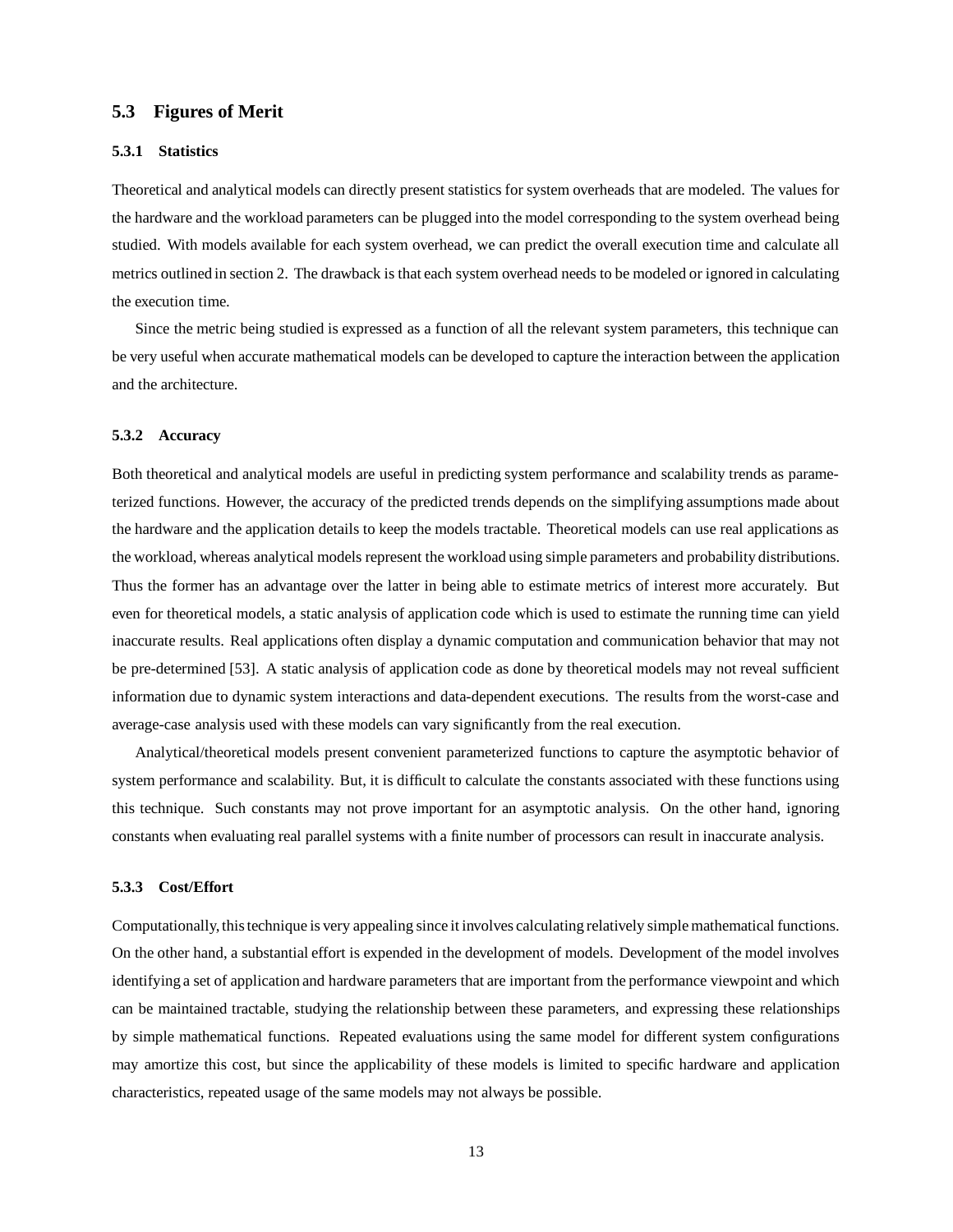Simple modifications to the application and hardware can be easily handled with these models by changing the values for the corresponding parameters and re-calculating the results. But a significant change in the hardware and application would demand a re-design of the input models which can be expensive.

### **5.4 Tools**

Tools that use analytical/theoretical models for parallel system evaluation differ in the abstractions they use for modeling the application and hardware artifacts, and in the strategy of evaluation using these abstractions. The PAMELA system [60] builds abstract models of the application program and the hardware, and uses static model reduction strategies to reduce evaluation complexity. The hardware features of the machine are abstracted by resource models and the user can choose the level of hardware detail that needs to be modeled. For instance, each switch in the network may be modeled as a separate resource, or the user may choose to abstract the whole network by a single resource that can handle a certain number of requests at the same time. The application is written in a specification language with the actual computation being abstracted by delays. Interaction between the application and the machine is modeled by usage and contention for the specified hardware resources. Such an input specification may be directly simulated to evaluate system performance. But the PAMELA approach relies on static analysis to reduce the complexity of the evaluation. Transformations to convert resource contention to simple delays, and reductions to combine these delays, are used to simplify the evaluation. ES (Event Sequencer) [51] is a tool that uses analytical techniques for predicting the performance of parallel algorithms on MIMD machines. ES models the parallel algorithm by a task graph, allowing the user to specify the precedence constraints between these tasks and random variables representing the execution times of each of these tasks. The hardware components of the system are modeled by resources similar to PAMELA and a task must be given exclusive use of a resource for its execution. ES executes the specified model by constructing a sequencing tree. Each node in the tree represents a state of execution of the system, and the directed edges in the tree represent the probability outcomes of sequencing decisions. The probability of the system being in a certain state is equal to the product of the probabilities of the path to that node from the root node. The system terminates when either a terminal node in the tree is reached with a threshold probability, or a certain number of terminal nodes are present in the sequencing tree. ES uses heuristics to maintain the tree size at an acceptable level, allowing a trade-off between accuracy and efficiency.

While PAMELA and ES rely on a static specification of the application model by the user, [8] and [25] use the actual application code to derive the models. A static performance evaluation of application code segments is conducted in [8]. Such a static evaluation ignores data dependent and non-deterministic executions and its applicability is thus restricted. PPPT [25] uses an earlier profiling run of the program to overcome some of these drawbacks. During the profiling run, it collects some information about the program execution. This information is augmented with a set of statically computed parameters such as work distribution, data transfers, network contention and cache misses, to predict the performance of the parallel system.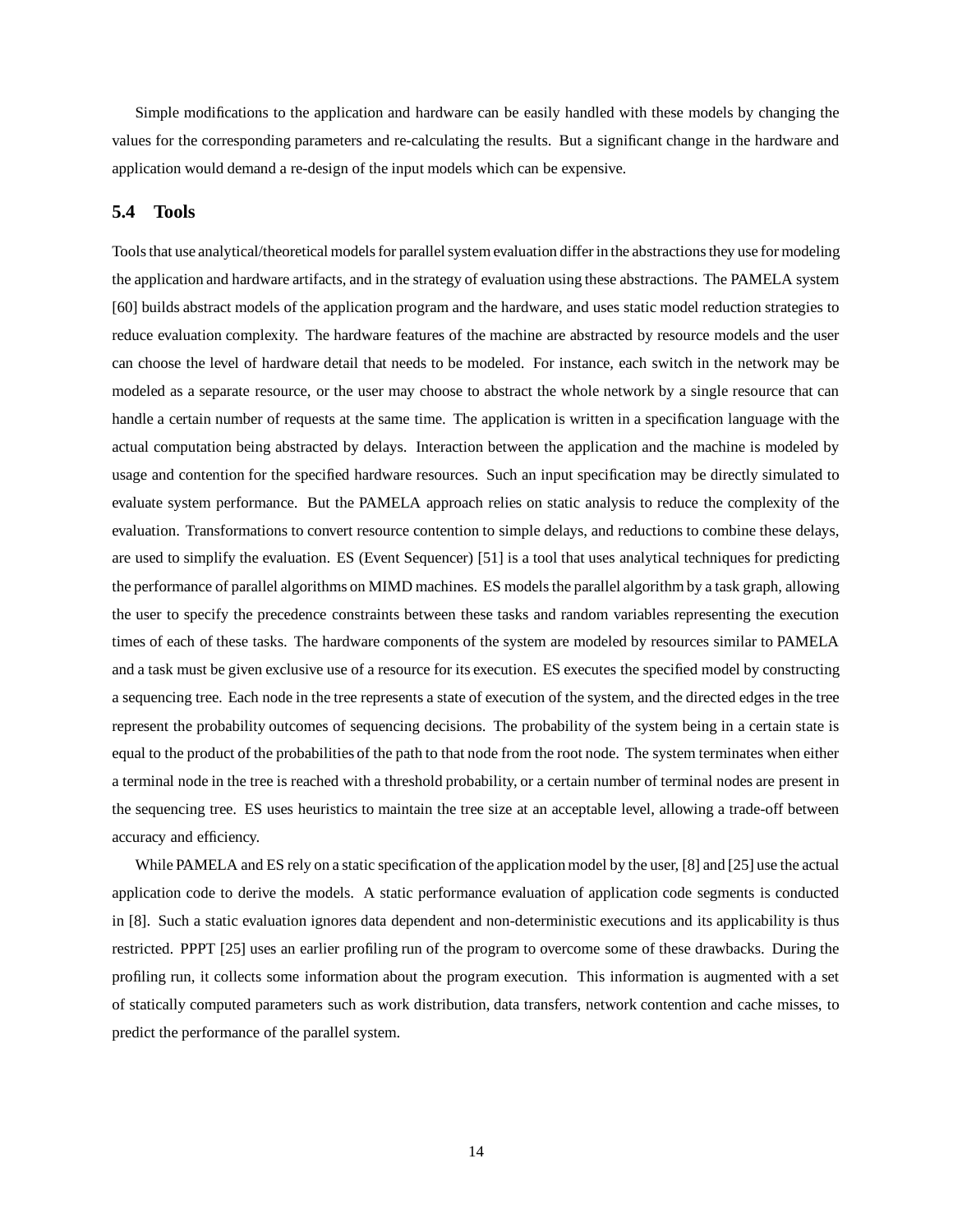# **6 Simulation**

## **6.1 Overview**

Simulation is a valuable technique which exploits the resources offered by a computer towards modeling and imitating the behavior of a real system in a controlled manner. The real system is modeled by a program that is executed on a computer to give information about the behavior of the system. *Cost*, *time* and *controlled execution* factors have made simulation preferable to studying the actual system in many circumstances. Often, it is economically wise to study the system before building it in order to confirm the correctness and performance of the design. Observing and evaluating the behavior of some real systems that are governed by mechanical (eg. ocean modeling) and biological (eg. human evolution) factors can sometimes be slow. Since computer simulations can potentially execute at the speed of electrons in the hardware, they may be used to hasten the evaluation process. Finally, since simulation is fully controlled by the input program and is not dependent on any external factors, the behavior of the system may be studied in a controlled manner. These factors have made simulation useful in a wide range of real-world problems like weather modeling, computational chemistry and computational fluid dynamics.

Computer hardware design has also benefited from thistechnique in making cost-performance tradeoffsin important architectural decisions before building the hardware. The two factors, cost and controlled execution, have made simulation popular for parallel system studies. It has been used to study the performance and scalability of specific system artifacts such as the interconnection network [1, 18], caches [7] and scheduling [65]. Such studies simulate the details of the system artifacts being investigated, and evaluate their performance for a chosen workload. For instance, Archibald and Baer [7] use a workload which models the data sharing pattern between processors in an application, and simulate its execution over a range of hardware cache coherence schemes. Simulation has also been used to study the behavior of parallel systems as a whole [56, 48, 40, 53]. General purpose simulators such as SPASM [56, 57], PROTEUS [12], the Rice Parallel Processing Testbed [15], the Wisconsin Wind Tunnel [48], and Tango [19], which can model a range of application and hardware platforms have been developed for studying parallel systems. Simulation is also often used to validate and refine analytical models.

### **6.2 Input Model**

Simulation provides flexibility for choosing the level of detail in the application and hardware models. From the application point of view, simulation studies may be broadly classified into *synthetic workload-driven*, *abstractiondriven*, *trace-driven*, and *execution-driven* that differ in the level of detail used to model the workload. Synthetic workload-driven simulations completely abstract application details by simple parameters and probability distributions. Simulation studies conducted in [1, 7, 65] to investigate the performance of interconnection networks, caches and scheduling strategies respectively, use such synthetic workloads. For instance, Agarwal [1] models application behavior by the probability of generating a message of a certain size in a particular cycle. Simulation can also use real applications, and the way in which these applications are used results in the other three types of simulation. Abstraction-driven simulations capture the behavior of the application by a model, and then simulate the model on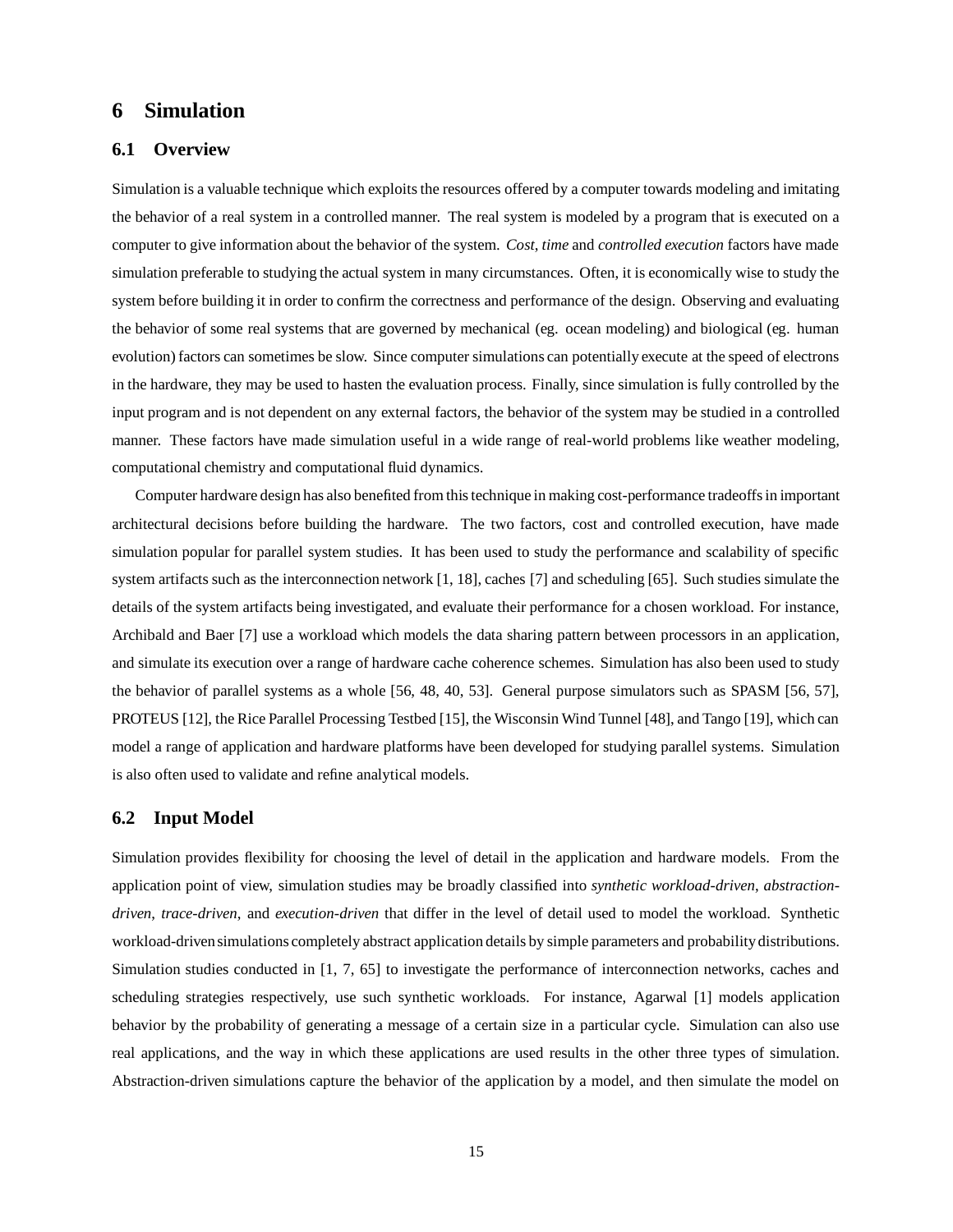the given hardware. The PAPS [63] toolset uses this approach to abstract the application behavior by Petri nets which is then simulated. Trace-driven simulations use an input trace of events that is drawn from an earlier execution of the application either on the actual hardware or on another simulated hardware. Traces of applications obtained from a Sequent Balance are used by [23] in a simulation platform to study the impact of sharing on the cache and bus performance. Since the traces are generated on an alternate hardware platform (either real or simulated), the events in the trace may not represent the actual set of events or their order in which they occur in an execution of the application on the platform being studied yielding inaccurate results [29]. The trace may not even be accurate for the system on which it was generated, since the action of collecting traces may perturb the true execution of events [24]. Execution-driven simulation that simulates the execution of the entire application on the hardware is becoming increasingly popular because of its accuracy in capturing the dynamics of parallel system interactions. Many general purpose simulators [56, 12, 15, 48, 19, 61] are based on this paradigm. Execution-driven simulation also provides the flexibility of abstracting out phases of the application that may not significantly impact the system artifacts being studied, in order to speed up the simulation. Mehra et al. [40] use such an approach in capturing the local computation between successive communication events of message-passing programs by simple analytical models.

Hardware simulation can be as detailed as a cycle level or a logic level simulation which simulates every electronic component. Machine details may also be abstracted out depending on the level of detail and accuracy desired by the user. Many simulators [56, 12, 15, 48, 19, 61] do not simulate the details of instruction execution by a processor since simulating each instruction is not likely to significantly impact the understanding of parallel system behavior. Most of the application code is executed at the speed of the native processor and only interesting instructions are trapped to the simulator and simulated. The Wisconsin Wind Tunnel [48] which simulates shared memory platforms relies on the ECC (error correcting code) bits of the native hardware to trap to the simulator on accesses to shared memory by a processor. SPASM [56], PROTEUS [12], the Rice Parallel Processing Testbed [15], and Tango [19] use application source code augmentation to trap to the simulator for the instructions to be simulated. MINT [61] interprets the binary object code to determine which instructions need to be simulated and thus does not need the standard application code to be recompiled with the special augmenting instructions. One may even abstract out the hardware completely in execution-driven simulations, replacing it with a theoretical or analytical model.

### **6.3 Figures of Merit**

#### **6.3.1 Statistics**

Simulation provides a convenient monitoring environment for observing details of parallel system execution, allowing the user to accumulate a range of statistics about the application, the hardware, and the interaction between the two. It can give the total execution time and the different parallel system overheads for calculating metrics outlined in section 2. In addition, a simulator can supply these metrics for different windows in application execution which can help identify and remedy algorithmic and architectural bottlenecks [56].

Since the application and hardware details are modeled in software, the system parameters can be varied and the system re-simulated to give the desired metrics. These results may be used to give regression performance models as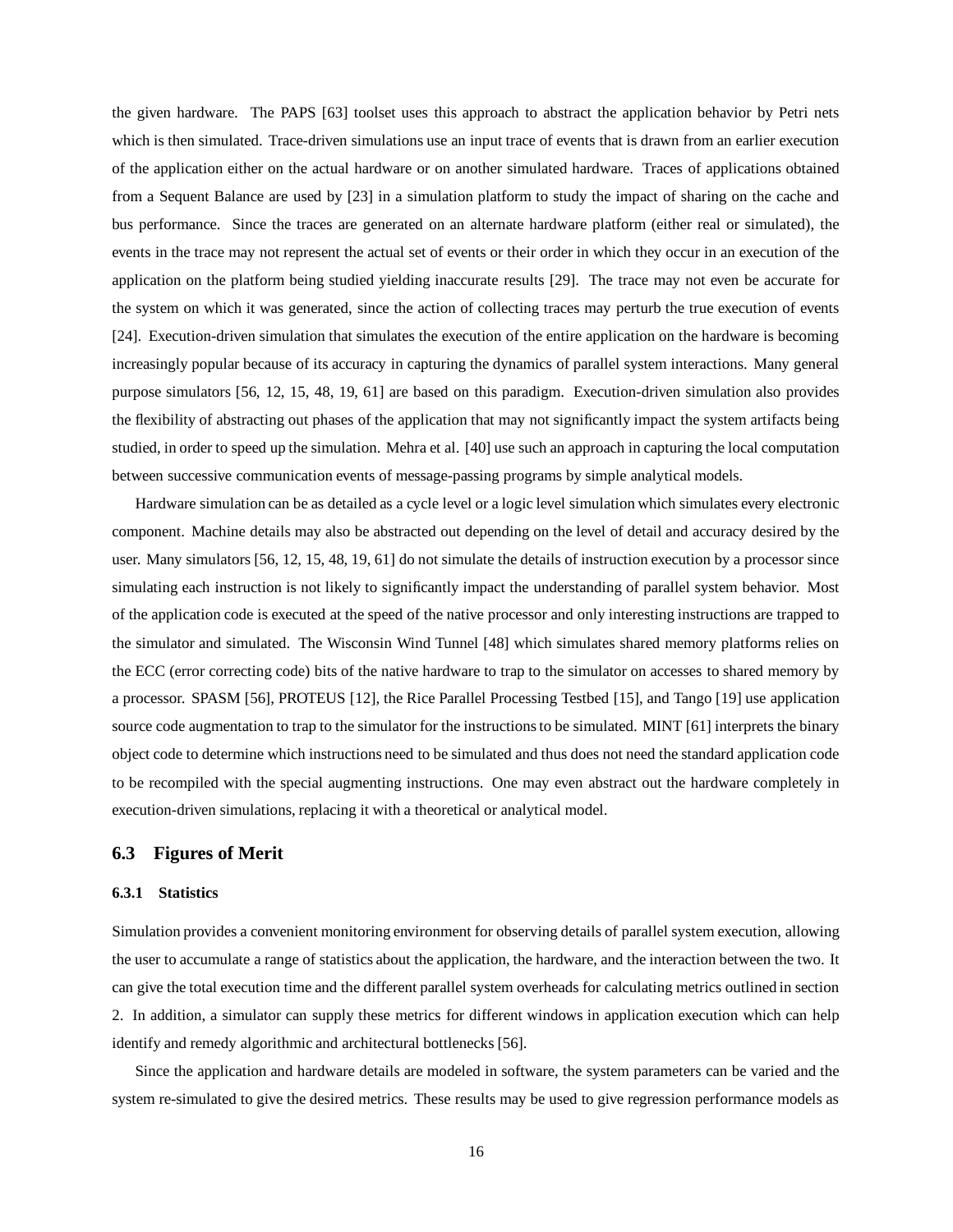a function of system parameters. Such a technique is used in [56] to derive models for system overheads as a function of the number of processors. In cases, where more detailed parallel system knowledge is available, the results may be used to obtain more accurate analytical models.

#### **6.3.2 Accuracy**

Owing to the controlled execution capability, there is no intrusion from external factors, and monitoring does not affect the accuracy of results for this technique. The accuracy of results depends purely on the accuracy of input models. With execution-driven simulation, we can faithfully simulate all the details of a real-world application. We can also simulate all the details of the hardware, though in many circumstances a level of abstraction may be chosen to give moderately accurate results for the intended purposes. The accuracy of these abstractions may also be validated by comparing the results with those obtained from a detailed simulation of the machine or an experimental evaluation on the actual machine.

#### **6.3.3 Cost/Effort**

The main drawback with simulations is the cost and effort expended in simulating the details of large parallel systems. There is also a non-trivial cost associated with developing simulation models for the machine features, but the task is made relatively simpler by the use of general purpose simulators which provide a wide range of functionality. Execution-driven simulations can use off-the-shelf real applications for the workload. The cost in developing input models for this technique is thus much lower than the cost of the actual evaluation.

Execution-driven simulations of real parallel systems demand considerable computational resources, both in terms of space and time. Several techniques have been used to remedy this problem. Abstracting application and hardware details in the simulation model may alleviate this problem. For instance, [53] uses a higher level simulation model for Cholesky Factorization that simulates block modifications rather than machine instructions. Mehra et al. [40] attempt to abstract phases of message-passing applications by analytical models gleaned from application knowledge or from earlier simulations. Similarly, [20] uses application knowledge to abstract out phases of numerical calculations to derive computation and communication profiles in approximating the simulation of parallel algorithms. From the hardware point of view, most general purpose simulators [56, 12, 15, 19, 48] do not simulate the parallel machine at the instruction-set level as we discussed earlier. Similarly, different levels of abstractions for other hardware artifacts like the interconnection network and caches may be studied to improve simulation speed. Another way of alleviating the cost is by parallelizing the simulation itself like the Wisconsin Wind Tunnel [48] approach which uses the CM-5 hardware for simulating shared memory multiprocessors.

With regard to modifiability, a moderate change in hardware parameters may be handled by plugging in these values into the model and re-simulating the system. But such a re-simulation, as we observed, is invariably costlier than a simple re-calculation that is needed for analytical models, or experimentation on the actual machine. A significant change in the machine or application details would also demand a re-implementation of the simulation model, but the cost of re-simulation is again expected to dominate over the cost of re-implementation.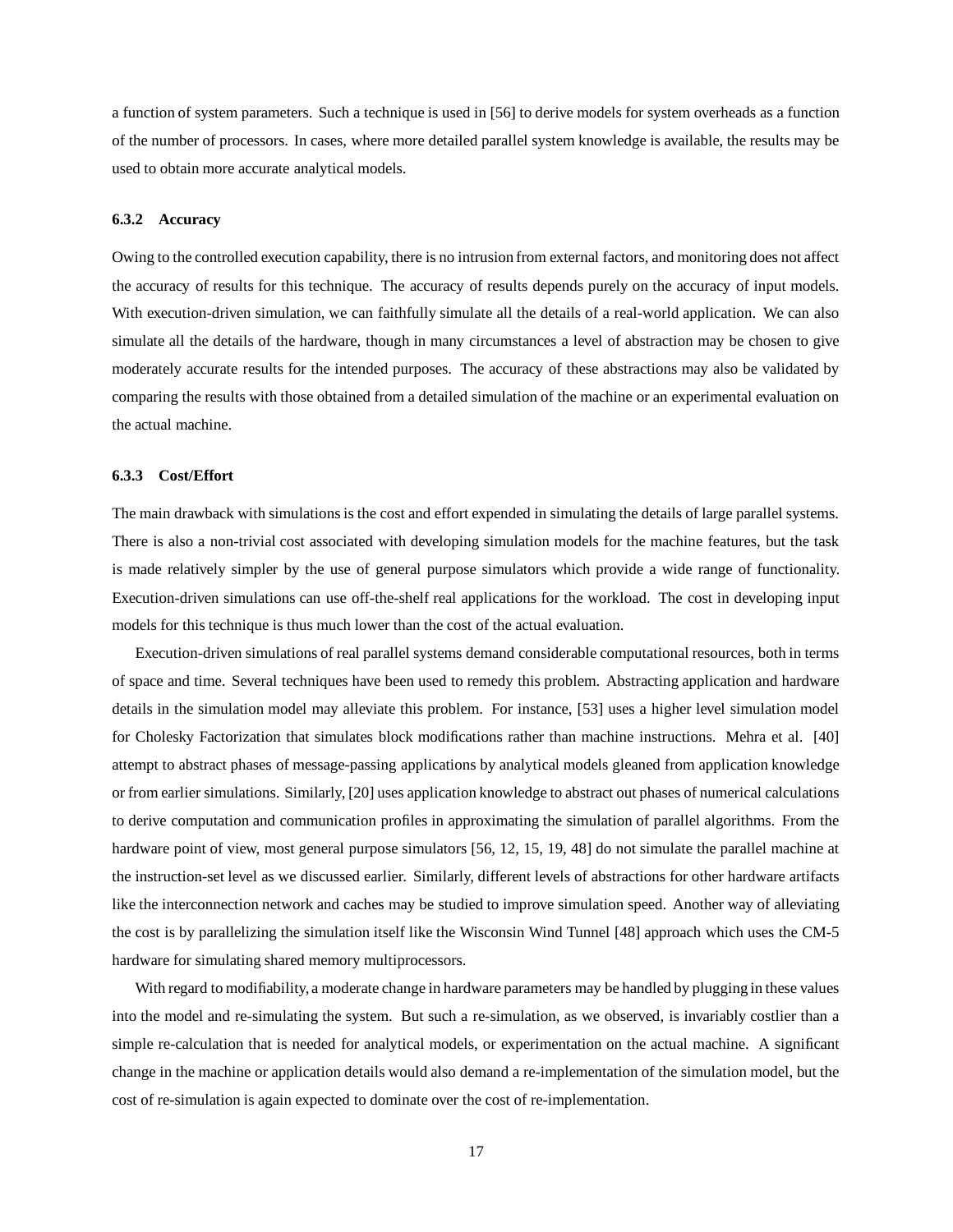### **6.4 Tools**

Several general purpose execution-driven simulators [56, 12, 15, 19, 48, 61, 63] have been built for simulation study of parallel systems. Such simulation platforms can serve as testbeds for implementing and studying a wide range of hardware and application platforms. Some of these simulators provide additional monitoring tools towards understanding the behavior of the simulated systems. For instance, MemSpy [38] is a performance debugging tool that is used in conjunction with the Tango simulation platform to locate and fix memory system bottlenecks in applications. While traditional tools focus on the application code to identify problems, MemSpy focusses on the data manipulated by the application and presents the percentage of total memory-stall time associated with each monitored data item. It gives read/write statistics, miss rates and the statistics associated with the reasons for a miss in the local cache of a processor. Identifying the main reasons for cache misses can help in fixing the application to improve its locality properties. The AIMS toolkit that comes with the Axe [40] simulation platform supports automatic instrumentation, run-time monitoring and graphical analysis of performance for message-passing parallel programs. Such visualization and animation of system execution can help in understanding the communication pattern of applications, providing information that is important from both the performance and correctness point of view. The monitoring support provided by SPASM [56, 57] exploits the controlled execution feature of simulation to provide a detailed isolation and quantification of different parallel system overheads. SPASM quantifies the algorithmic overhead by executing the parallel program on a PRAM and measuring its deviation from linear behavior. The time spent in the PRAM execution in waiting for processors to arrive at a barrier synchronization point is accounted for in the algorithmic work-imbalance, and the time spent in waiting for acquisition of a mutual exclusion lock is accounted in the serial portion overhead. SPASM also separates the hardware interaction overheads due to network latency and contention.

# **7 Discussion**

In the previous three sections, we reviewed the techniques, namely, experimentation, theoretical/analytical modeling, and simulation for parallel system evaluation. Each technique has its relative merits and de-merits as summarized in Table 2. The advantage with experimentation is the realism in the input models, leading to fairly accurate results which may be obtained at a reasonable evaluation cost. On the other hand, the amount of statistics that we may obtain is limited by the hardware, and instrumentation can become intrusive yielding inaccurate results. Further, the hardware parameters are fixed making it difficult to study their impact on system scalability. Theoretical and analytical models provide a convenient abstraction for capturing system scalability measures by simple mathematical functions making it relatively easy to obtain a sufficient amount of statistics directly as a function of system parameters. But they often make simplifying approximations to the input models using static analysis, often yielding inaccurate results for systems which exhibit dynamic behavior. Further, it is difficult to quantify the numerical constants associated with the functions in the mathematical formulae. Finally, execution-driven simulation can faithfully capture all the details of the dynamics of real parallel system executions, and the controlled execution capability can give all desirable statistics accurately. The drawback with simulation is the resource (time and space) constraints encountered in simulating real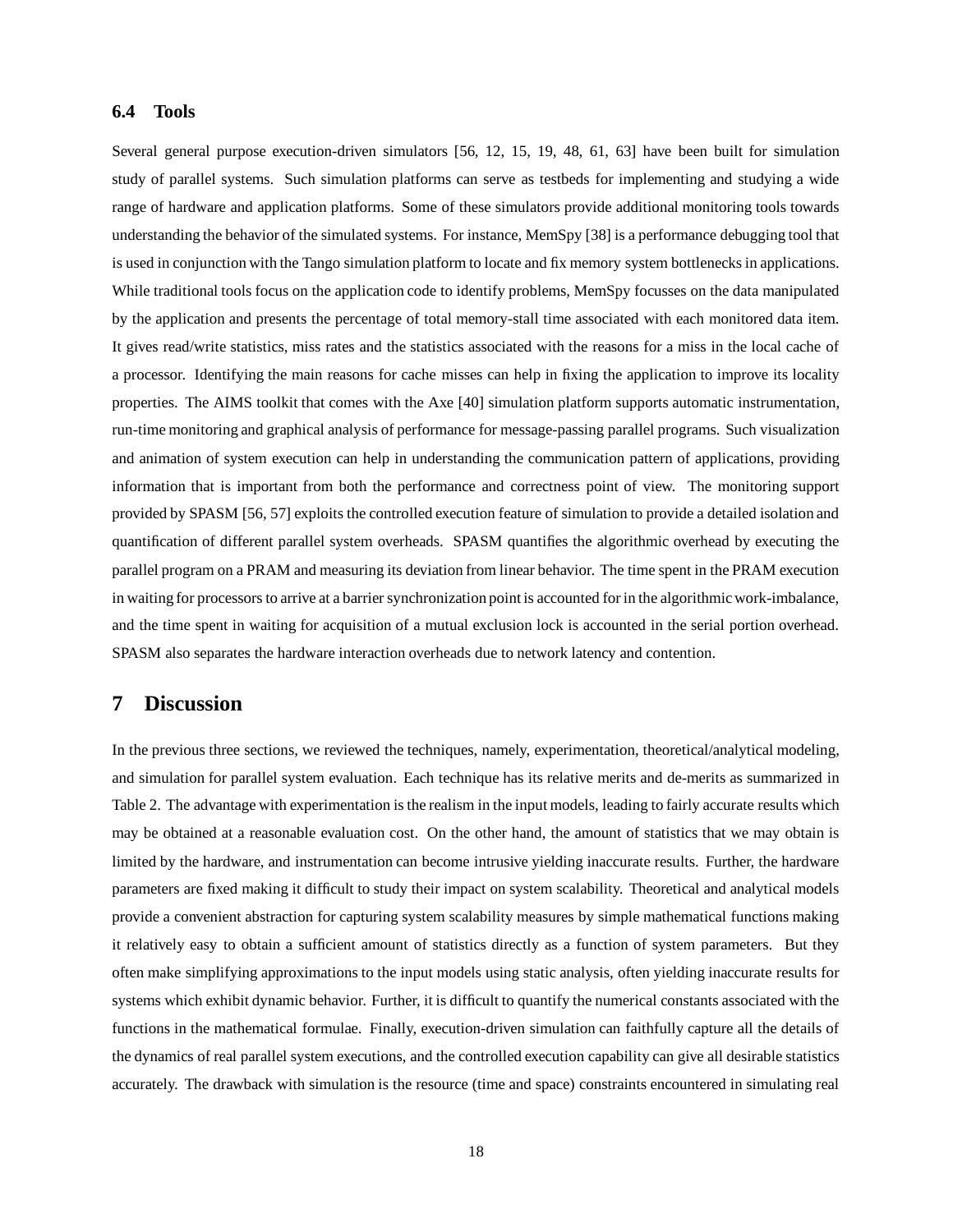parallel systems.

|                   | Experimentation                                                                                                                                                                                                                                                                                                                                            | Analytical/Theoretical Modeling                                                                                                                                                                                                                                                               | Simulation                                                                                                                                                                                                                                                                |
|-------------------|------------------------------------------------------------------------------------------------------------------------------------------------------------------------------------------------------------------------------------------------------------------------------------------------------------------------------------------------------------|-----------------------------------------------------------------------------------------------------------------------------------------------------------------------------------------------------------------------------------------------------------------------------------------------|---------------------------------------------------------------------------------------------------------------------------------------------------------------------------------------------------------------------------------------------------------------------------|
| <b>Statistics</b> | Overall execution time is the<br>only readily available statistic.<br>Additional statistics may be ob-<br>tained by hardware monitor-<br>ing and instrumentation. Hard-<br>ware monitoring relies on sup-<br>port from the underlying hard-<br>ware and instrumentation can<br>become intrusive.<br>Many underlying system pa-<br>rameters are also fixed. | Directly present statistics for the<br>system overheads that are mod-<br>eled as a function of the system<br>parameters.<br>Drawback is that each system<br>overhead needs to be modeled<br>or ignored.                                                                                       | Can give a range of statistics<br>about the system as well as de-<br>tailed performance profiles for<br>different windows in applica-<br>tion execution.                                                                                                                  |
| Accuracy          | Since real-world applications<br>are implemented on actual hard-<br>ware, there is no accuracy or re-<br>alism lost in the choice of input<br>models.<br>On the other hand, instrumen-<br>tation of the application code<br>to obtain detailed statistics can<br>perturb the accuracy of results.                                                          | Accuracy is often lost due to the<br>simplifying assumptions made<br>in choosing the abstractions for<br>the application and the hard-<br>ware. Further, static analysis<br>may not accurately model the<br>dynamic computation and com-<br>munication behavior of many<br>real applications. | Owing to the controlled ex-<br>ecution capability, simulation<br>can faithfully model the details<br>of a real-world application on<br>the specified hardware platform<br>giving accurate results.                                                                        |
| Cost/Effort       | Cost of actual evaluation is rea-<br>sonable since the execution is on<br>the native parallel hardware.<br>The cost in developing the ap-<br>plications would be incurred in<br>any case since the application<br>would ultimately need to be im-<br>plemented for the given hard-<br>ware.                                                                | Actual evaluation is cheap since<br>it involves calculating relatively<br>simple mathematical functions.<br>But, a considerable cost may<br>be expended in developing the<br>models.                                                                                                          | Simulations of real parallel sys-<br>tems demand substantial re-<br>source usage in terms of time<br>and space.<br>There is also a cost incurred<br>in developing simulation mod-<br>els, but this cost is usually over-<br>shadowed by the cost of actual<br>simulation. |

#### Table 2: Comparison of Evaluation Techniques

Each technique has an important role to play in the performance evaluation of parallel systems. An ideal evaluation strategy would combine the three techniques, benefiting from 1) the realism and accuracy of experimentation in evaluating large parallel systems, 2) the convenience and power of theoretical/analytical models in predicting the performance and scalability of the system as a function of system parameters, and 3) the accuracy of detailed statistics provided by execution-driven simulation, and avoid some of their drawbacks. Such a strategy is outlined in Figure 2. Experimentation can be used to implement real-world applications on actual machines, to understand their behavior and to extract interesting kernels that occur in them. These kernels are fed to an execution-driven simulator which faithfully models the dynamics of parallel system interactions. The statistics that are drawn from simulation may be used to validate and refine existing theoretical/analytical models, and to even develop new models. The simulation numbers may also be used to calculate the constants associated with the functions in the models, and the combined results from simulation and analytical models can be used to project the scalability of large scale parallel systems as a function of system parameters. The validated and refined models can help in abstracting detailsin the simulationmodel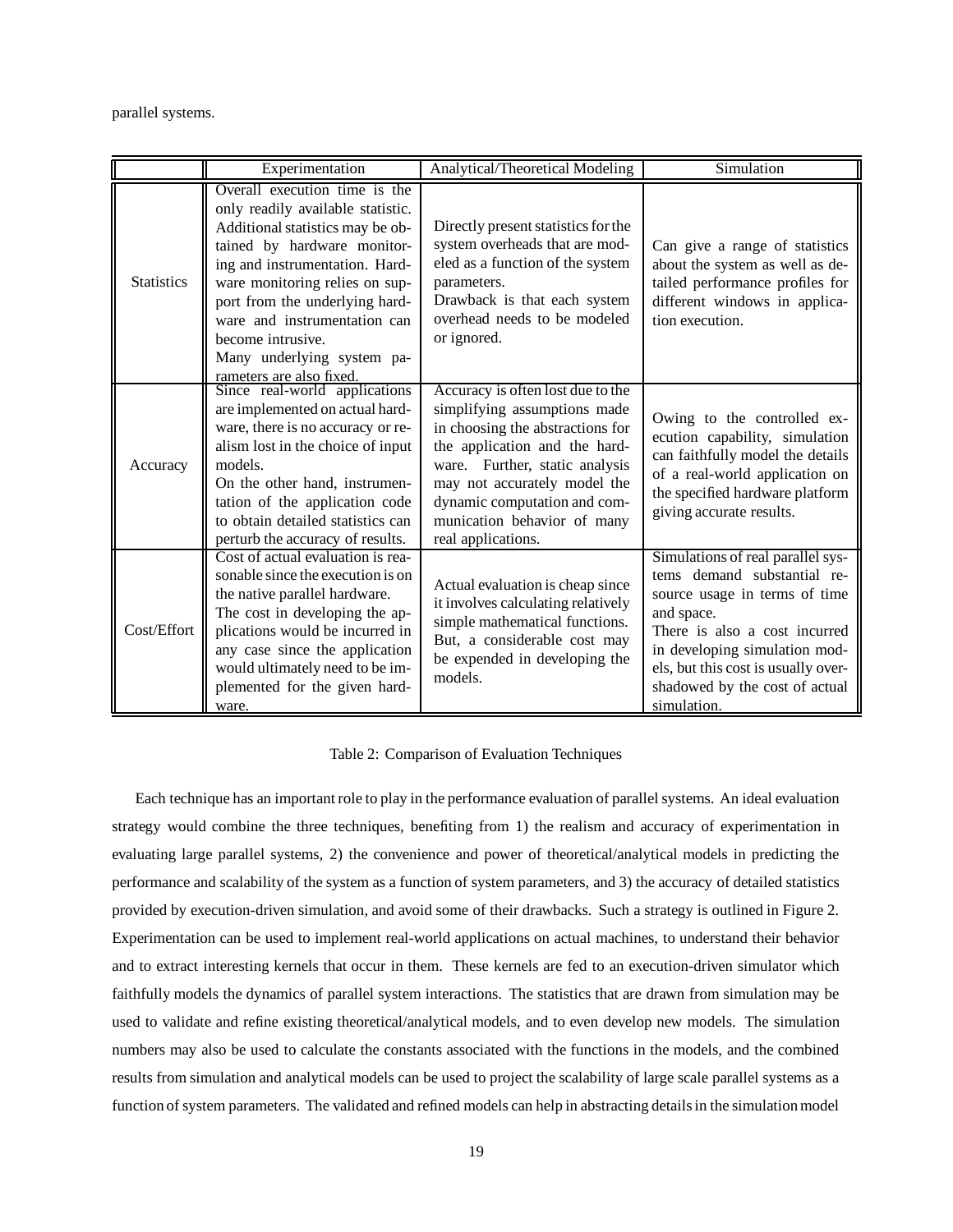to enhance the speed of simulation. The validity of such a simulation model can in turn be verified by comparing the simulation results with those from an experimental evaluation on the actual hardware. Such a strategy that combines all three techniques avoids the shortcomings of the individual evaluation techniques.



Figure 2: Framework

# **8 Concluding Remarks**

In this paper, we reviewed three frequently used techniques for evaluating parallel system performance. We first presented some of the metrics proposed in literature which a performance evaluation technique should provide. For each technique, we described the methodology and the input models used. We compared the techniques based on the statistics they can provide towards quantifying the desirable metrics, the accuracy of the evaluation results, and the cost/effort expended in the evaluation. Each technique has its relative merits and de-merits. Incorporating the merits of each technique, we outlined an evaluation strategy that uses all three techniques while avoiding some of their drawbacks. We also identified some of the tools that have been built for conducting evaluations using each technique.

# **References**

- [1] A. Agarwal. Limits on Interconnection Network Performance. *IEEE Transactions on Parallel and Distributed Systems*, 2(4):398–412, October 1991.
- [2] A. Aggarwal, A. K. Chandra, and M. Snir. On Communication Latency in PRAM Computations. In *Proceedings of the First Annual ACM Symposium on Parallel Algorithms and Architectures*, pages 11–21, 1989.
- [3] H. Alt, T. Hagerup, K. Mehlhorn, and F. P. Preparata. Deterministic Simulation of Idealized Parallel Computers on More Realistic Ones. *SIAM Journal of Computing*, 16(5):808–835, 1987.
- [4] G. M. Amdahl. Validity of the Single Processor Approach to achieving Large Scale Computing Capabilities. In *Proceedings of the AFIPS Spring Joint Computer Conference*, pages 483–485, April 1967.
- [5] T. E. Anderson. The Performance of Spin Lock Alternatives for Shared-Memory Multiprocessors. *IEEE Transactions on Parallel and Distributed Systems*, 1(1):6–16, January 1990.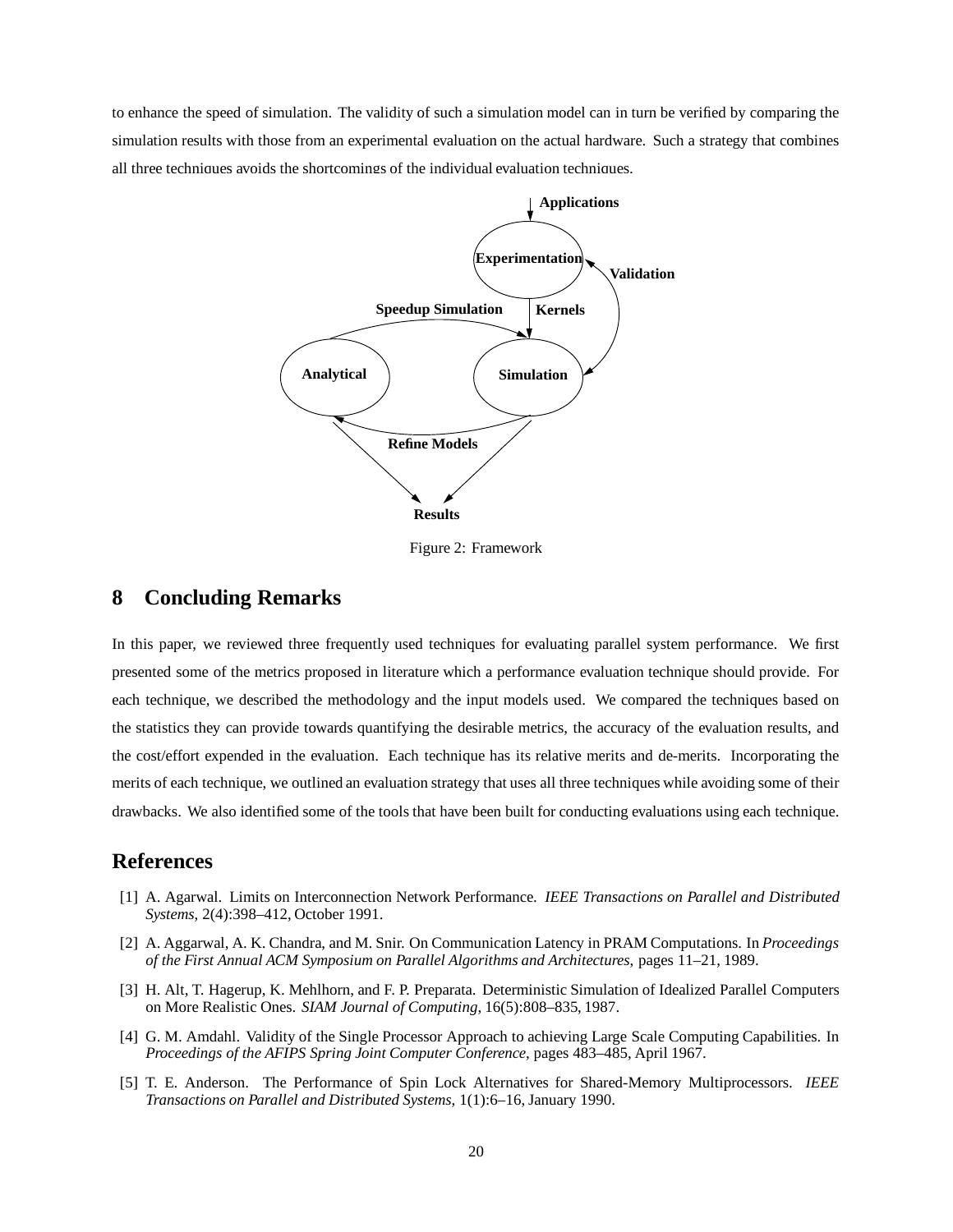- [6] T. E. Anderson and E. D. Lazowska. Quartz: A Tool for Tuning Parallel Program Performance. In *Proceedings of the ACM SIGMETRICS 1990 Conference on Measurement and Modeling of Computer Systems*, pages 115–125, May 1990.
- [7] J. Archibald and J-L. Baer. Cache Coherence Protocols : Evaluation Using a Multiprocessor Simulation Model. *ACM Transactions on Computer Systems*, 4(4):273–298, November 1986.
- [8] D. Atapattu and D. Gannon. Building analytical models into an interactive performance prediction tool. In *Proceedings of Supercomputing '89*, pages 521–530, November 1989.
- [9] D. Bailey et al. The NAS Parallel Benchmarks. *International Journal of Supercomputer Applications*, 5(3):63–73, 1991.
- [10] M. Berry et al. The Perfect Club Benchmarks: Effective Performance Evaluation of Supercomputers. *International Journal of Supercomputer Applications*, 3(3):5–40, 1989.
- [11] E. L. Boyd, J-D. Wellman, S. G. Abraham, and E. S. Davidson. Evaluating the communication performance of MPPs using synthetic sparse matrix multiplication workloads. In *Proceedings of the ACM 1993 International Conference on Supercomputing*, pages 240–250, July 1993.
- [12] E. A. Brewer, C. N. Dellarocas, A. Colbrook, and W. E. Weihl. PROTEUS : A high-performance parallelarchitecture simulator. Technical Report MIT-LCS-TR-516, Massachusetts Institute of Technology, Cambridge, MA 02139, September 1991.
- [13] H. Burkhart and R. Millen. Performance measurement tools in a multiprocessor environment. *IEEE Transactions on Computer Systems*, 38(5):725–737, May 1989.
- [14] R. Cole and O. Zajicek. The APRAM: Incorporating Asynchrony into the PRAM Model. In *Proceedings of the First Annual ACM Symposium on Parallel Algorithms and Architectures*, pages 169–178, 1989.
- [15] R. G. Covington, S. Madala, V. Mehta, J. R. Jump, and J. B. Sinclair. The Rice parallel processing testbed. In *Proceedings of the ACM SIGMETRICS 1988 Conference on Measurement and Modeling of Computer Systems*, pages 4–11, Santa Fe, NM, May 1988.
- [16] M. E. Crovella and T. J. LeBlanc. Parallel Performance Prediction Using Lost Cycles Analysis. In *Proceedings of Supercomputing '94*, November 1994.
- [17] D. Culler et al. LogP : Towards a realistic model of parallel computation. In *Proceedings of the 4th ACM SIGPLAN Symposium on Principles and Practice of Parallel Programming*, pages 1–12, May 1993.
- [18] W. J. Dally. Performance analysis of *k*-ary *n*-cube interconnection networks. *IEEE Transactions on Computer Systems*, 39(6):775–785, June 1990.
- [19] H. Davis, S. R. Goldschmidt, and J. L. Hennessy. Multiprocessor Simulation and Tracing Using Tango. In *Proceedings of the 1991 International Conference on Parallel Processing*, pages II 99–107, 1991.
- [20] M. D. Dikaiakos, A. Rogers, and K. Steiglitz. FAST: A Functional AlgorithmSimulationTestbed. In *Proceedings of MASCOTS '94*, pages 142–146, February 1994.
- [21] J. Dongarra, O. Brewer, J. A. Kohl, and S. Fineberg. A tool to aid in the design, implementation, and understanding of matrix algorithms for parallel processors. *Journal of Parallel and Distributed Computing*, 9:185–202, 1990.
- [22] T. H. Dunigan. Kendall Square Multiprocessor : Early Experiences and Performance. Technical Report ORNL/TM-12065, Oak Ridge National Laboratory, Oak Ridge, TN, March 1992.
- [23] S. J. Eggers and R. H. Katz. The Effect of Sharing on the Cache and Bus Performance of Parallel Programs. In *Proceedings of the Third International Conference on Architectural Support for Programming Languages and Operating Systems*, pages 257–270, Boston, Massachusetts, April 1989.
- [24] S. J. Eggers, D. R. Keppel, E. J. Koldinger, and H. M. Levy. Techniques for efficient inline tracing on a shared memory multiprocessor. In *Proceedings of the ACM SIGMETRICS 1990 Conference on Measurement and Modeling of Computer Systems*, pages 37–47, May 1990.
- [25] T. Fahringer and H. P. Zima. A Static Parameter based Performance Prediction Tool for Parallel Programs. In *Proceedings of the ACM 1993 International Conference on Supercomputing*, pages 207–217, July 1993.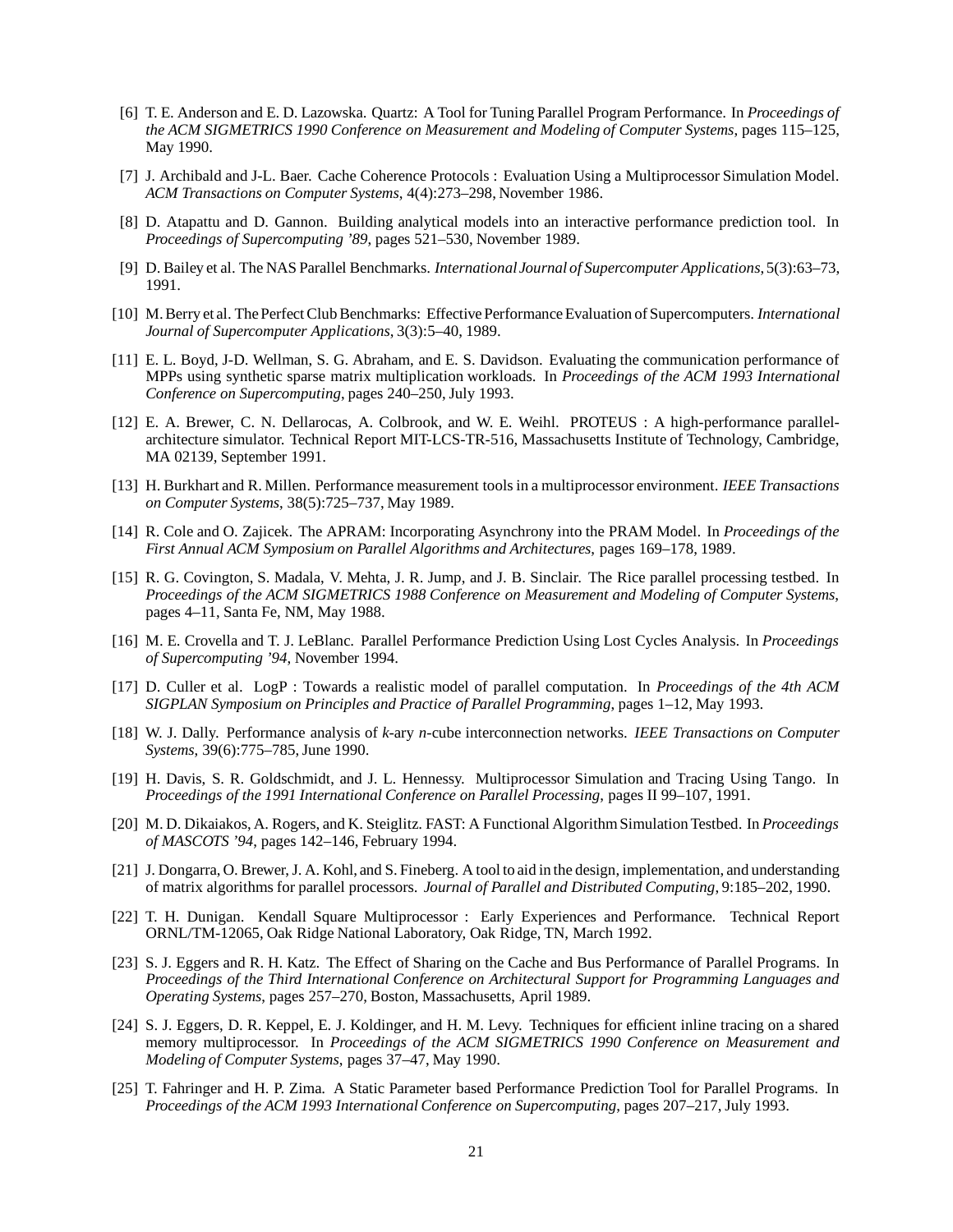- [26] S. Fortune and J. Wyllie. Parallelism in random access machines. In *Proceedings of the 10th Annual Symposium on Theory of Computing*, pages 114–118, 1978.
- [27] P. B. Gibbons. A More Practical PRAM Model. In *Proceedings of the First Annual ACM Symposium on Parallel Algorithms and Architectures*, pages 158–168, 1989.
- [28] A. J. Goldberg and J. L. Hennessy. Mtool: An Integrated System for Performance Debugging Shared Memory Multiprocessor Applications. *IEEE Transactions on Parallel and Distributed Systems*, 4:28–40, January 1993.
- [29] S.R. Goldschmidt and J.L. Hennessy. The accuracy oftrace-driven simulations ofmultiprocessors. In*Proceedings of the ACM SIGMETRICS 1993 Conference on Measurement and Modelingof Computer Systems*, pages 146–157, May 1993.
- [30] J. L. Gustafson, G. R. Montry, and R. E. Benner. Development of Parallel Methods for a 1024-node Hypercube. *SIAM Journal on Scientific and Statistical Computing*, 9(4):609–638, 1988.
- [31] D. P. Helmbold and C. E. McDowell. Modeling Speedup (n) Greater than n. *IEEE Transactions on Parallel and Distributed Systems*, 1(2):250–256, April 1990.
- [32] A. H. Karp and H. P. Flatt. Measuring Parallel processor Performance. *Communications of the ACM*, 33(5):539– 543, May 1990.
- [33] V. Kumar and A. Gupta. Analyzing Scalability of Parallel Algorithms and Architectures. In *Proceedings of the ACM 1991 International Conference on Supercomputing*, Cologne, Germany, 1991.
- [34] V. Kumar and V. N. Rao. Parallel Depth-First Search. *International Journal of Parallel Programming*, 16(6):501– 519, 1987.
- [35] J. Kuskin et al. The Stanford FLASH multiprocessor. In *Proceedings of the 21th Annual InternationalSymposium on Computer Architecture*, pages 302–313, April 1994.
- [36] D. Lenoski et al. The DASH Prototype: Logic Overhead and Performance. *IEEE Transactions on Parallel and Distributed Systems*, 4(1):41–61, January 1993.
- [37] S. Madala and J. B. Sinclair. Performance of Synchronous Parallel Algorithms with Regular Structures. *IEEE Transactions on Parallel and Distributed Systems*, 2(1):105–116, January 1991.
- [38] M. Martonosi, A. Gupta, and T. Anderson. MemSpy: Analyzing Memory System Bottlenecks in Programs. In *Proceedings of the ACM SIGMETRICS 1992 Conference on Measurement and Modeling of Computer Systems*, pages 1–12, June 1992.
- [39] F. H. McMahon. The Livermore Fortran Kernels : A Computer Test of the Numerical Performance Range. Technical Report UCRL-53745, Lawrence Livermore National Laboratory, Livermore, CA, December 1986.
- [40] P. Mehra, C. H. Schulbach, and J. C. Yan. A comparison of two model-based performance-prediction techniques for message-passing parallel programs. In *Proceedings of the ACM SIGMETRICS 1994 Conference on Measurement and Modeling of Computer Systems*, pages 181–190, May 1994.
- [41] J. M. Mellor-Crummey and M. L. Scott. Algorithms for Scalable Synchronization on Shared-Memory Multiprocessors. *ACM Transactions on Computer Systems*, 9(1):21–65, February 1991.
- [42] B. P. Miller et al. IPS-2: The Second Generation of a Parallel Program Measurement System. *IEEE Transactions on Parallel and Distributed Systems*, 1(2):206–217, April 1990.
- [43] D. Nussbaum and A. Agarwal. Scalability of Parallel Machines. *Communications of the ACM*, 34(3):57–61, March 1991.
- [44] S. Owicki and A. Agarwal. Evaluating the Performance of Software Cache Coherence. In *Proceedings of the Third International Conference on Architectural Support for Programming Languages and Operating Systems*, pages 230–242, Boston, Massachusetts, April 1989.
- [45] J. H. Patel. Analysis of multiprocessors with private cache memories. *IEEE Transactions on Computer Systems*, 31(4):296–304, April 1982.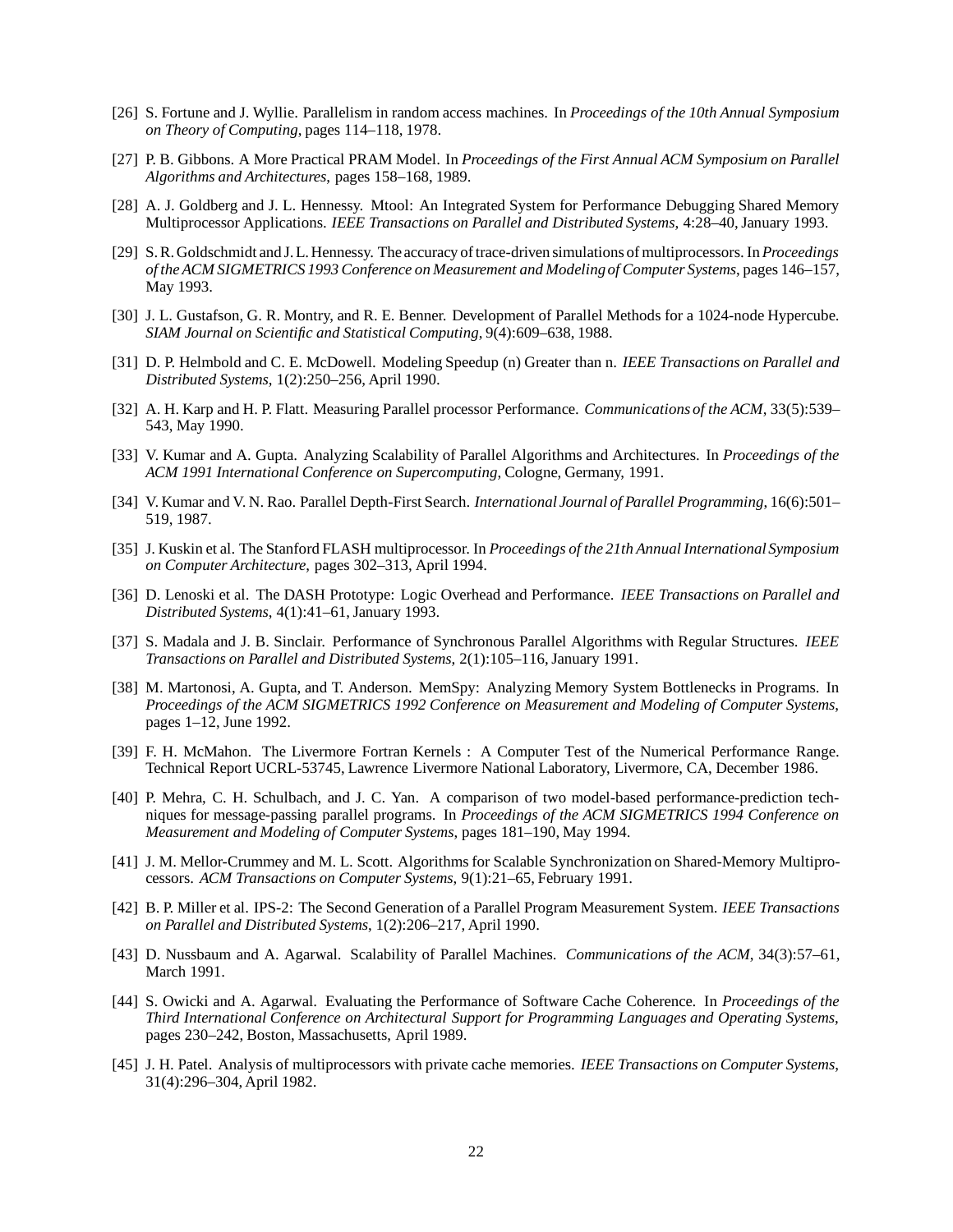- [46] R. Ponnusamy, R. Thakur, A. Choudhary, K. Velamakanni, Z. Bozkus, and G. Fox. Experimental performance evaluation of the CM-5. *Journal of Parallel and Distributed Computing*, 19:192–202, 1993.
- [47] U. Ramachandran, G. Shah, S. Ravikumar, and J. Muthukumarasamy. Scalability study of the KSR-1. In *Proceedings of the 1993 International Conference on Parallel Processing*, pages I–237–240, August 1993.
- [48] S. K. Reinhardt et al. The Wisconsin Wind Tunnel : Virtual prototyping of parallel computers. In *Proceedings of the ACM SIGMETRICS 1993 Conference on Measurement and Modeling of Computer Systems*, pages 48–60, Santa Clara, CA, May 1993.
- [49] R. H. Saavedra, R. S. Gaines, and M. J. Carlton. Micro Benchmark Analysis of the KSR-1. In *Proceedings of Supercomputing '93*, pages 202–213, November 1993.
- [50] S. K. Setia, M. S. Squillante, and S. K. Tripathi. Analysis of Processor Allocation in Multiprogrammed, Distributed-Memory Parallel Processing Systems. *IEEE Transactions on Parallel and Distributed Systems*, 5(4):401–420, April 1994.
- [51] J. B. Sinclair and W. P. Dawkins. ES: A Tool for Predicting the Performance of Parallel Systems. In *Proceedings of MASCOTS '94*, pages 164–168, February 1994.
- [52] J. P. Singh, T. Joe, A. Gupta, and J. L. Hennessy. An Empirical Comparison of the Kendall Square Research KSR-1 and Stanford DASH Multiprocessors. In *Proceedings of Supercomputing '93*, pages 214–225, November 1993.
- [53] J. P. Singh, E. Rothberg, and A. Gupta. Modeling communication in parallel algorithms: A fruitful interaction between theory and systems? In *Proceedings of the Sixth Annual ACM Symposium on Parallel Algorithms and Architectures*, 1994.
- [54] J. P. Singh, W-D. Weber, and A. Gupta. SPLASH: Stanford Parallel Applications for Shared-Memory. Technical Report CSL-TR-91-469, Computer Systems Laboratory, Stanford University, 1991.
- [55] A. Sivasubramaniam, G. Shah, J. Lee, U. Ramachandran, and H. Venkateswaran. Experimental Evaluation of Algorithmic Performance on Two Shared Memory Multiprocessors. In Norihisa Suzuki, editor, *Shared Memory Multiprocessing*, pages 81–107. MIT Press, 1992.
- [56] A. Sivasubramaniam, A. Singla, U. Ramachandran, and H. Venkateswaran. An Approach to Scalability Study of Shared Memory Parallel Systems. In *Proceedings of the ACM SIGMETRICS 1994 Conference on Measurement and Modeling of Computer Systems*, pages 171–180, May 1994.
- [57] A. Sivasubramaniam, A. Singla, U. Ramachandran, and H. Venkateswaran. A Simulation-based Scalability Study of Parallel Systems. *Journal of Parallel and Distributed Computing*, 1994. To appear.
- [58] X-H. Sun and J. L. Gustafson. Towards a better Parallel Performance Metric. *Parallel Computing*, 17:1093–1109, 1991.
- [59] L. G. Valiant. A Bridging Model for Parallel Computation. *Communications of the ACM*, 33(8):103–111, August 1990.
- [60] A. J. van Gemund. Performance Prediction of Parallel Processing Systems: The PAMELA Methodology. In *Proceedings of the ACM 1993 International Conference on Supercomputing*, pages 318–327, July 1993.
- [61] J. E. Veenstra and R. J. Fowler. MINT: A Front End for Efficient Simulation of Shared Memory Multiprocessors. In *Proceedings of MASCOTS '94*, pages 201–207, February 1994.
- [62] D. F. Vrsalovic, D. P. Siewiorek, Z. Z. Segall, and E. Gehringer. Performance Prediction and Calibration for a Class of Multiprocessors. *IEEE Transactions on Computer Systems*, 37(11):1353–1365, November 1988.
- [63] H. Wabnig and G. Haring. PAPS The Parallel Program Performance Prediction Toolset. In *Proceedings of the 7th International Conference on Modeling Techniques and Tools for Computer Performance Evaluation*, Vienna, Austria, May 1994.
- [64] P. J. Woest and J. R. Goodman. An Analysis of Synchronization Mechanisms in Shared Memory Multiprocessors. In *Proceedings of the First International Symposium on Shared Memory Multiprocessing*, pages 152–165, Tokyo, Japan, April 1991.